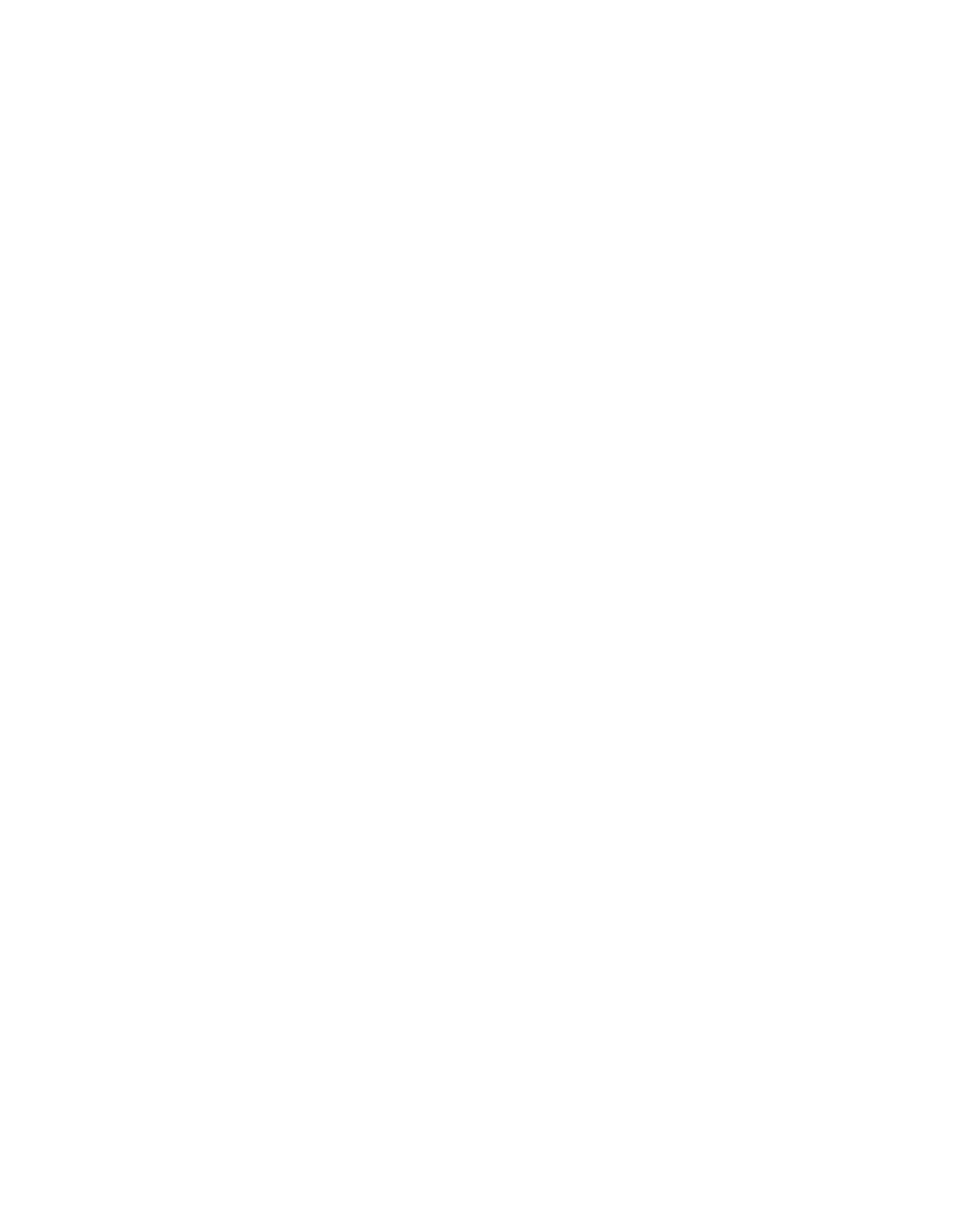### $T/$

|  | ABLE OF CONTENTS |  |
|--|------------------|--|
|  |                  |  |

| ARTICLE 10 -        |  |
|---------------------|--|
| <b>ARTICLE 11 -</b> |  |
| <b>ARTICLE 12 -</b> |  |
| <b>ARTICLE 13 -</b> |  |
| <b>ARTICLE 14 -</b> |  |
| <b>ARTICLE 15 -</b> |  |
| <b>ARTICLE 16 -</b> |  |
| <b>ARTICLE 17 -</b> |  |
| <b>ARTICLE 18 -</b> |  |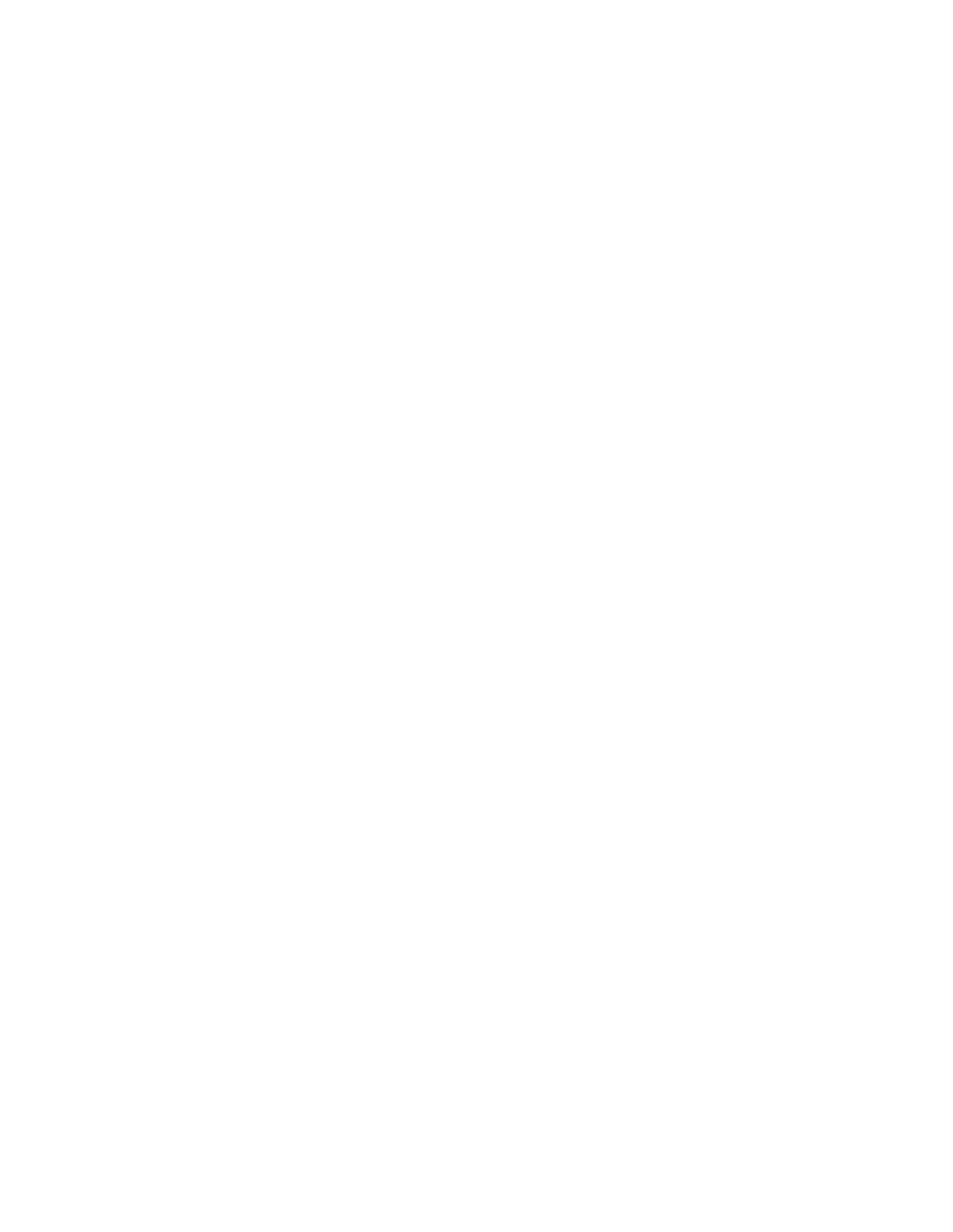#### **ARTICLE 1 - NAME AND LOCATION**

**Section 1.** This Federation shall be known as the **"Northern Territories Federation of Labour"** (hereinafter referred to as the Federation) and is chartered by the Canadian Labour Congress (hereinafter referred to as the Congress). It shall consist of organizations affiliated to or chartered by the Congress which become affiliated to this Federation. These organizations shall conform to the Constitution and the rules and regulations of this Federation as set forth herewith. The jurisdiction of this Federation shall be within the political and geographical boundaries of what is known as the Northwest Territories and Nunavut.

#### **ARTICLE 2 - PURPOSE**

- **Section 1.** To support the principles and the policies of the Congress.
- **Section 2.** To promote the interests of its affiliates and generally to advance the economic and social welfare of the workers in the Northern Territories and Nunavut.
- **Section 3.** The purposes of this Federation are:
	- **(a)** To assist affiliated organizations in extending the benefits of mutual assistance and collective bargaining to workers.
	- **(b)** To assist in the organization of the unorganized into unions for their mutual aid, protection and advancement.
- **Section 4.** To encourage without discrimination all workers to share in the full benefits of union organization.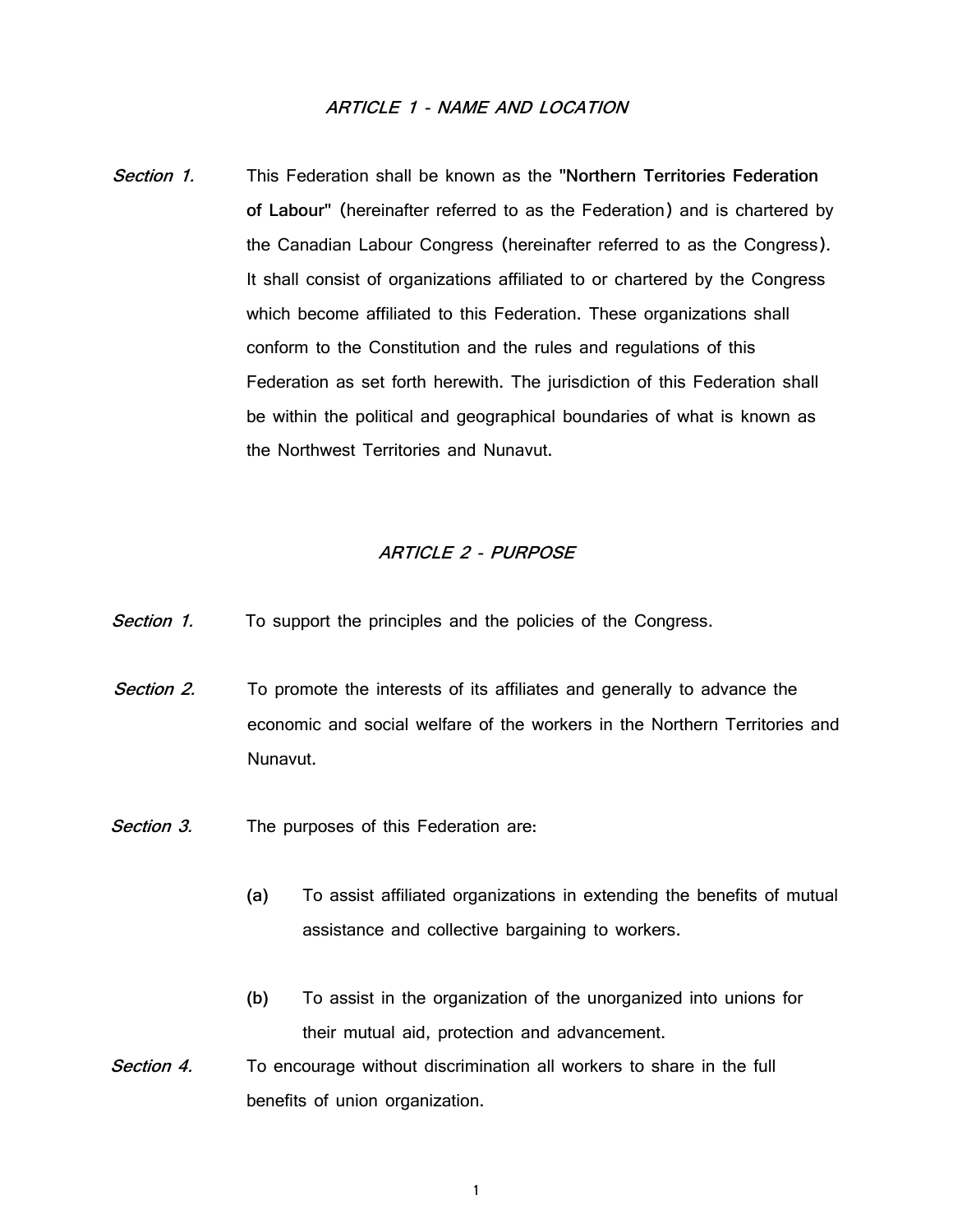- **Section 5.** To secure territorial legislation which will safeguard and promote the principle of free collective bargaining, the rights of workers, and the security and welfare of all people.
- **Section 6.** To protect and strengthen democratic institutions, to secure full recognition and enjoyment of the rights and liberties to which we are justly entitled, and to preserve and perpetuate the cherished traditions of democracy and working people.
- **Section 7.** To promote the cause of peace and freedom in the world and to assist and cooperate with free and democratic labour movements throughout the world.
- **Section 8.** To aid and encourage the sale and use of union-made goods and union services through the use of the Union Label and other symbols; to promote the labour press and other means of furthering the education of the labour movement.
- **Section 9.** To protect the labour movement from any and all corrupt influences and from any agencies which are opposed to the basic principles of our democracy and free and democratic unionism.
- **Section 10.** While preserving the independence of the labour movement from political control, to encourage workers to vote, to exercise their full rights and responsibilities of citizenship, and to perform their rightful part in the political life of the municipal, territorial and federal government.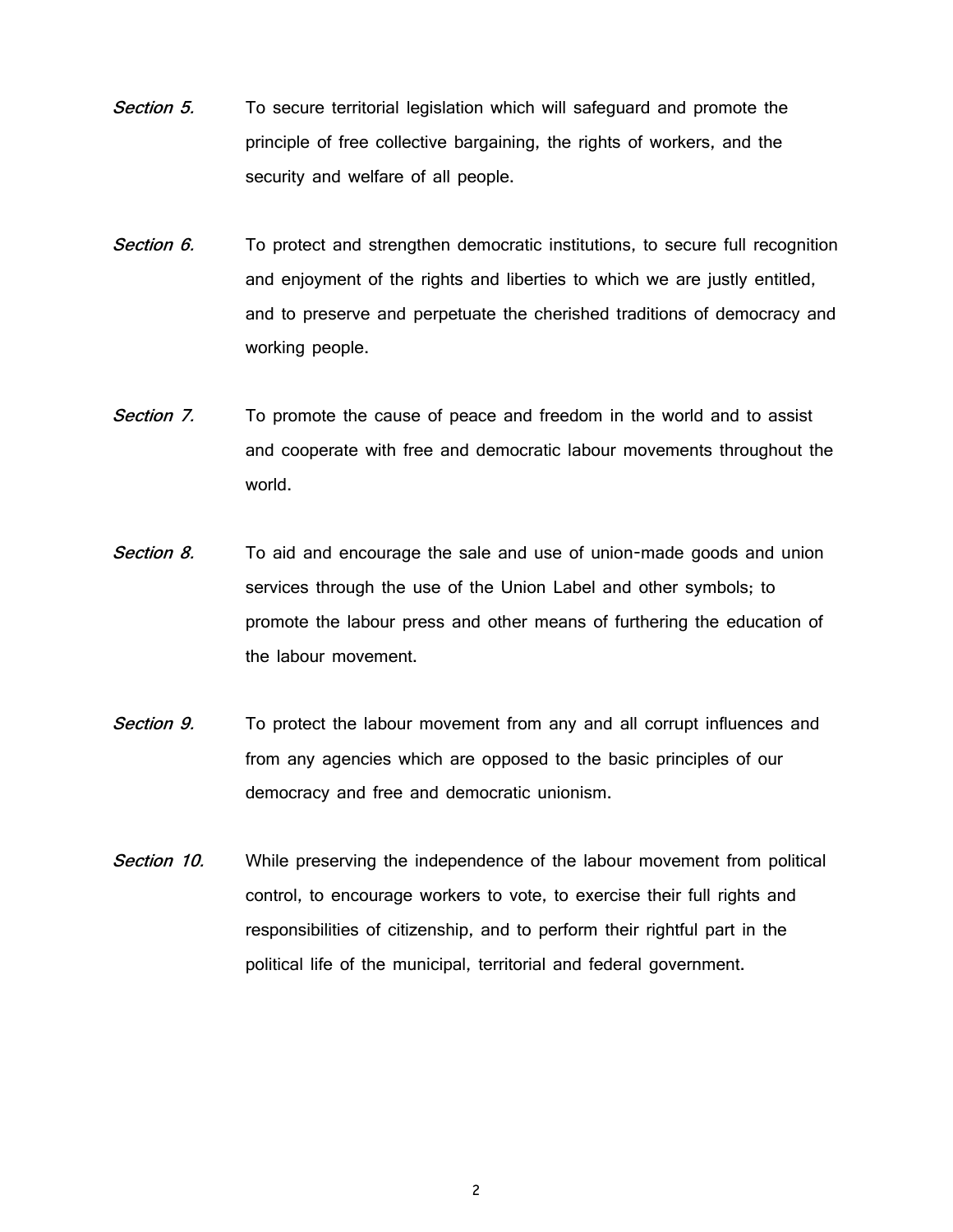#### **ARTICLE 3 - MEMBERSHIP**

Section 1. The Federation shall be composed of:

- **(1) local union**s, branches and lodges of national and international unions, regional and territorial organizations affiliated to the Congress;
- **(2)** local unions within the territories chartered by the Congress;
- **(3)** labour councils within the territories chartered by the Congress; and
- **(4)** labour councils within the territories affiliated to the Federation and made up of members of local unions, branches or lodges affiliated to the Federation.
- Section 2. Any organization affiliated with the Federation may be expelled by a twothirds (2/3) majority roll call vote at Convention. Any decision to expel may be appealed to the Canadian Council of the Congress within two (2) months. The decision shall be in force and effect during appeal.
- **Section 3.** It shall be the duty of each affiliated organization to furnish the Secretary of the Federation with the following:
	- **(a)** All official reports which deal with matters within the purview of the Federation.
	- **(b)** Such other reports as will facilitate and make more effective the work of the Federation.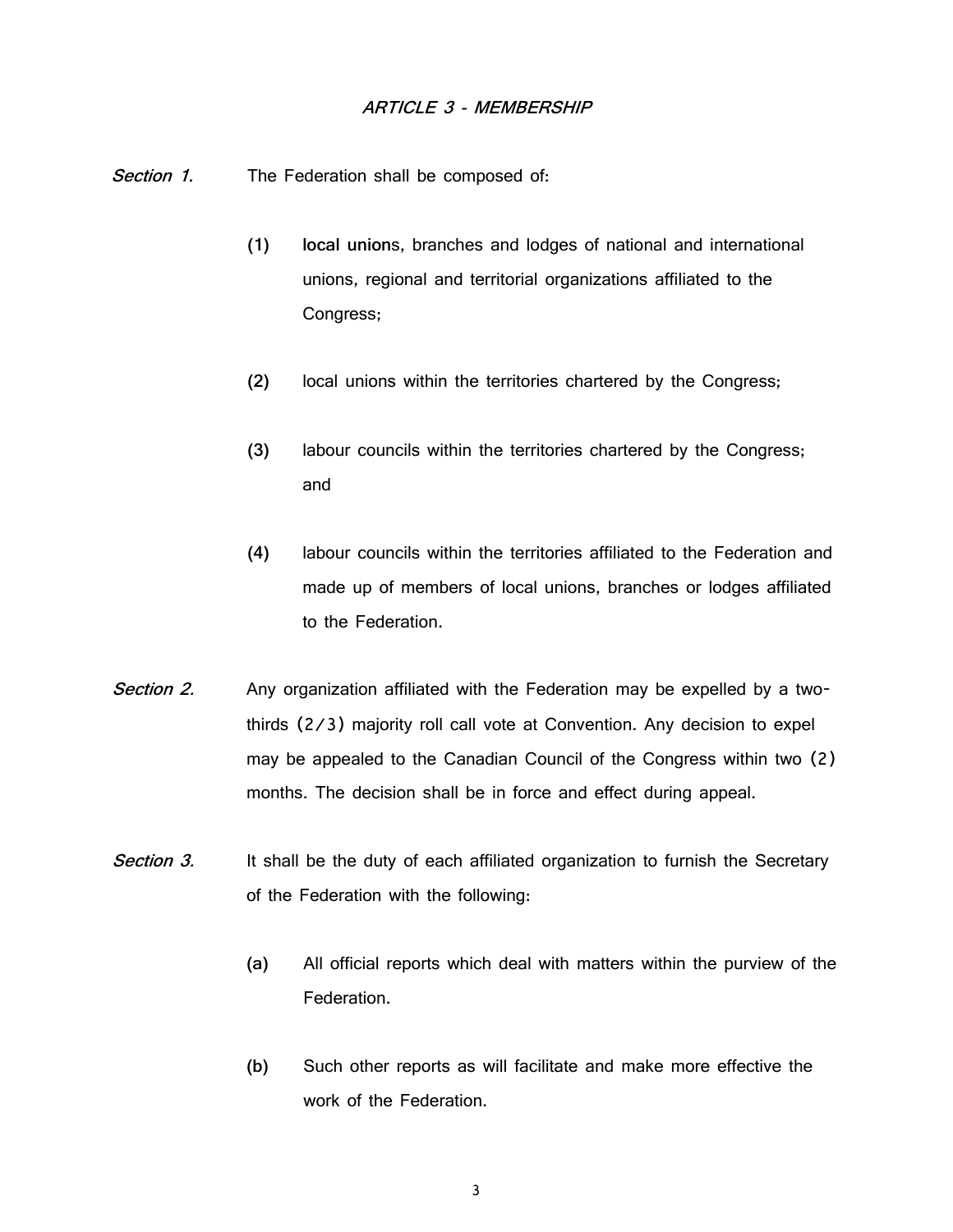- **(c)** A statement of their membership in good standing.
- **(d)** Copies of their Collective Agreements.

#### **ARTICLE 4 - MEETINGS**

- **Section 1.** The Convention shall be the governing body of the Federation, and, except as otherwise provided in this Constitution, its decisions shall be by majority vote.
- **Section 2.** The regular convention of the Federation shall be held every third (3rd) year. The time and place shall be determined by the Executive Council which shall give at least one-hundred and twenty (120) calendar days' notice.
- **Section 3. (a)** Special conventions may be called by direction of a regular convention, by order of the Executive Council, or on request of affiliated organizations representing a majority of the total membership of the Federation, as evidenced by the records of the Treasurer to the last Convention.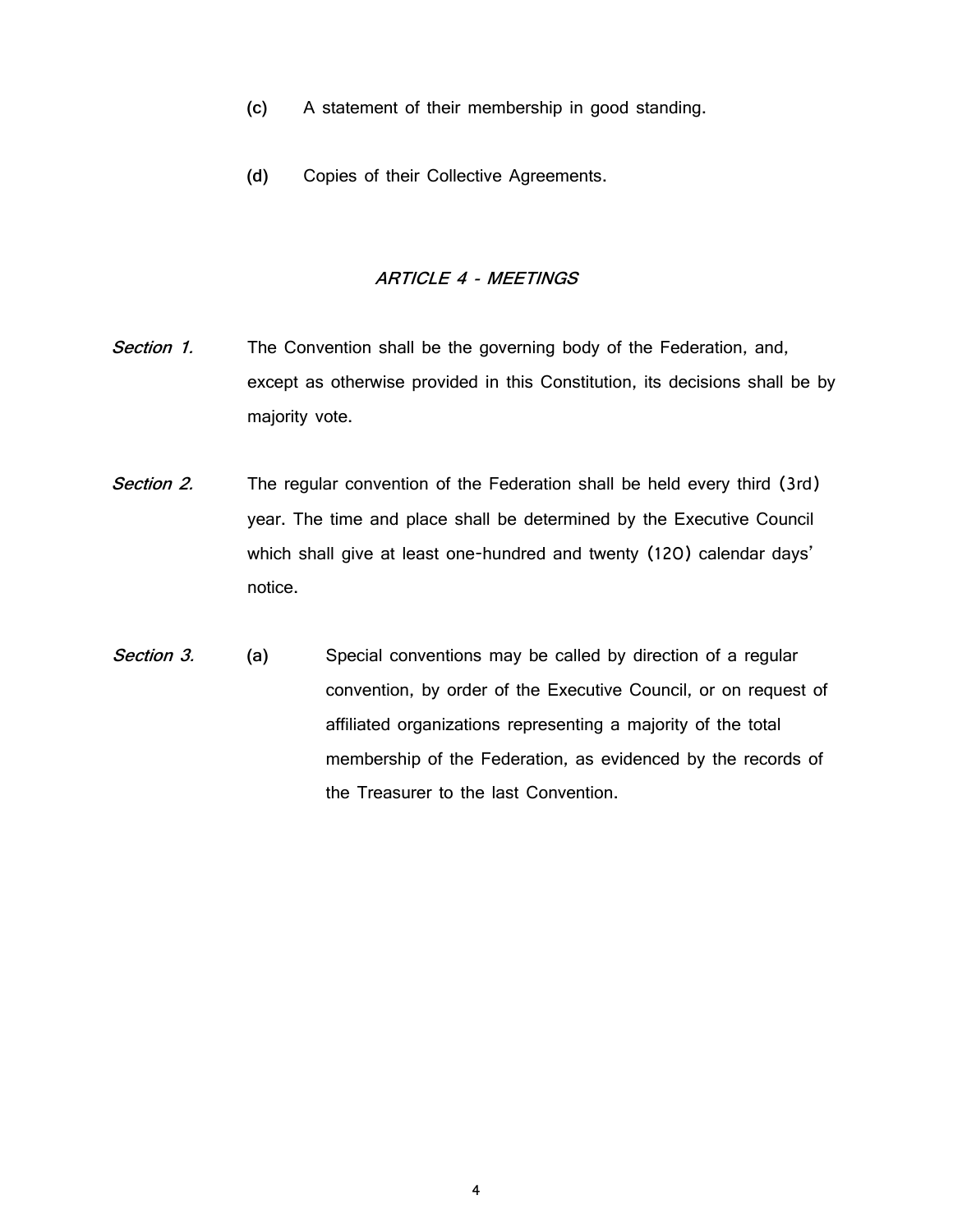- **(b)** In the event a majority as provided in subsection(a) requests a special convention, the Executive Council shall issue a call for the special convention within thirty (30) calendar days' notice of such request and shall give all organizations thirty (30) calendar days' notice of the time and place for holding the special convention, together with a statement of the business to be considered at such convention.
	- **(c)** Representation to special conventions shall be on the same basis as regular conventions.
	- **(d)** Except as provided in subsection(b), a special convention shall exercise the same authority as regular conventions.

**Section 4.** Representation at conventions shall be:

From affiliated local unions, branches and lodges, two (2) delegates from fifty (50) or fewer members and one (1) additional delegate for each additional one-hundred (100) members or major fraction thereof. Labour councils shall be entitled to a maximum of two (2) delegates. Delegates to a convention of the Federation from labour councils shall be members of local unions, branches or lodges affiliated to the Federation.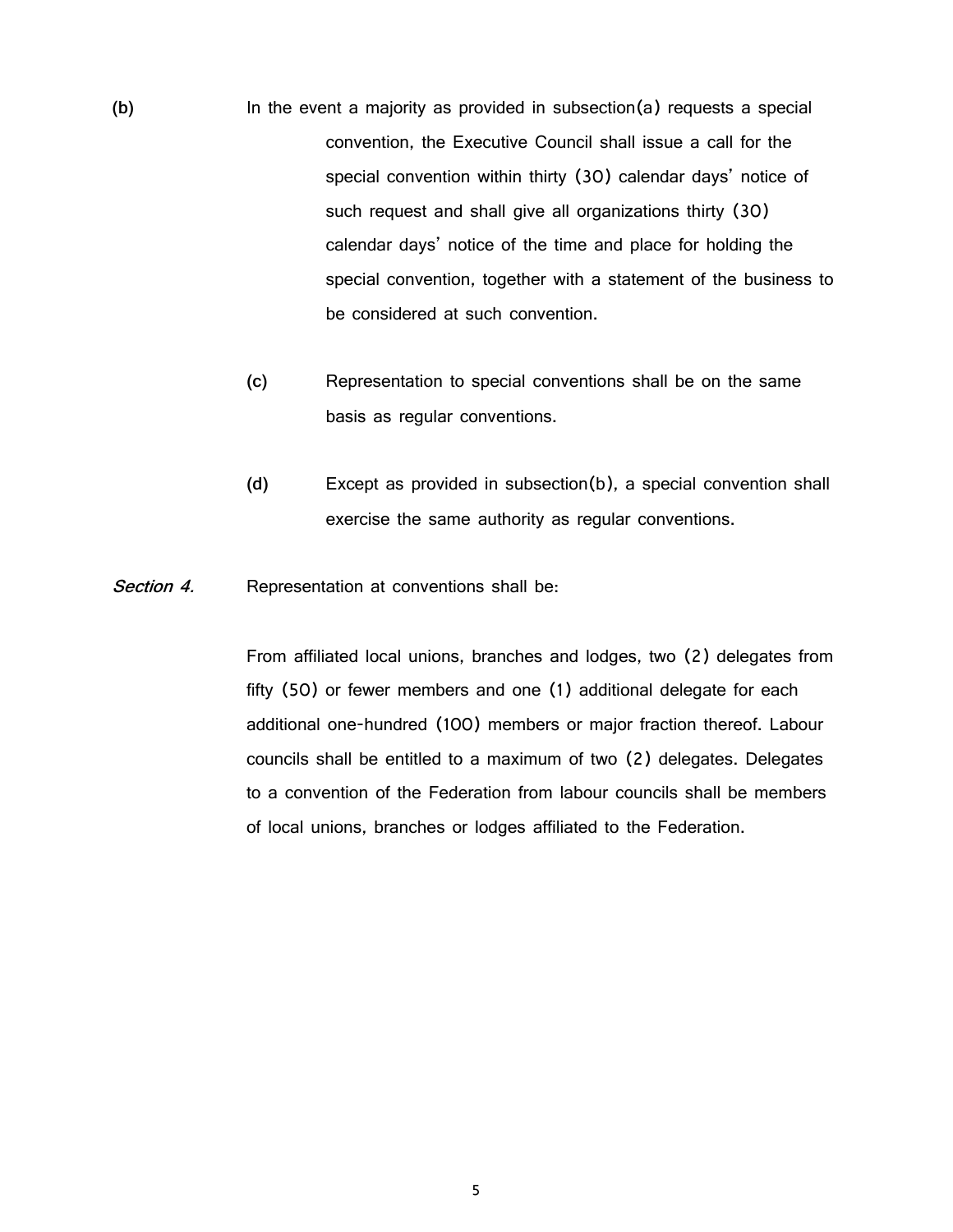- **Section 5.** Not less than one hundred and twenty (120) calendar days prior to the opening of each regular convention and thirty (30) calendar days prior to each special convention, the Secretary will issue credentials to each affiliate. Credentials will be accepted for convention or a special convention up to the time that proceedings are called to order. A delegate must be a member of the local union, branch or lodge he or she represents at the Convention. Two (2) or more local unions, branches or lodges may combine to send a delegate, but such delegate shall be entitled to only one (1) vote on any question.
- Section 6. The registration fee will be determined by the Executive Council of the Federation, and must be forwarded to the Secretary along with a copy of the delegate credential.
- **Section 7.** Any organization suspended or expelled by the Congress or the Federation shall not, while under such penalty, be allowed representation in the Convention. Any organization which, on the opening date of the Convention is in arrears to the Federation shall not be seated as a delegate nor allowed representation or recognition in this Federation.
- **Section 8.** Any organization which has not applied for a certificate of affiliation prior to a convention shall not be allowed representation in this Federation.
- **Section 9.** Prior to the opening date of the Convention, the President, after consultation with the Executive Council, shall select from the credentials received in sufficient time, a Chair and members of a Committee on Credentials and a Committee on Resolutions. Such Committees shall consist of no fewer than three (3) members each. The Chair and members of these Committees shall be notified of their appointment and their acceptance secured. These two (2) Committees shall meet prior to the opening day of the Convention if deemed necessary, in which case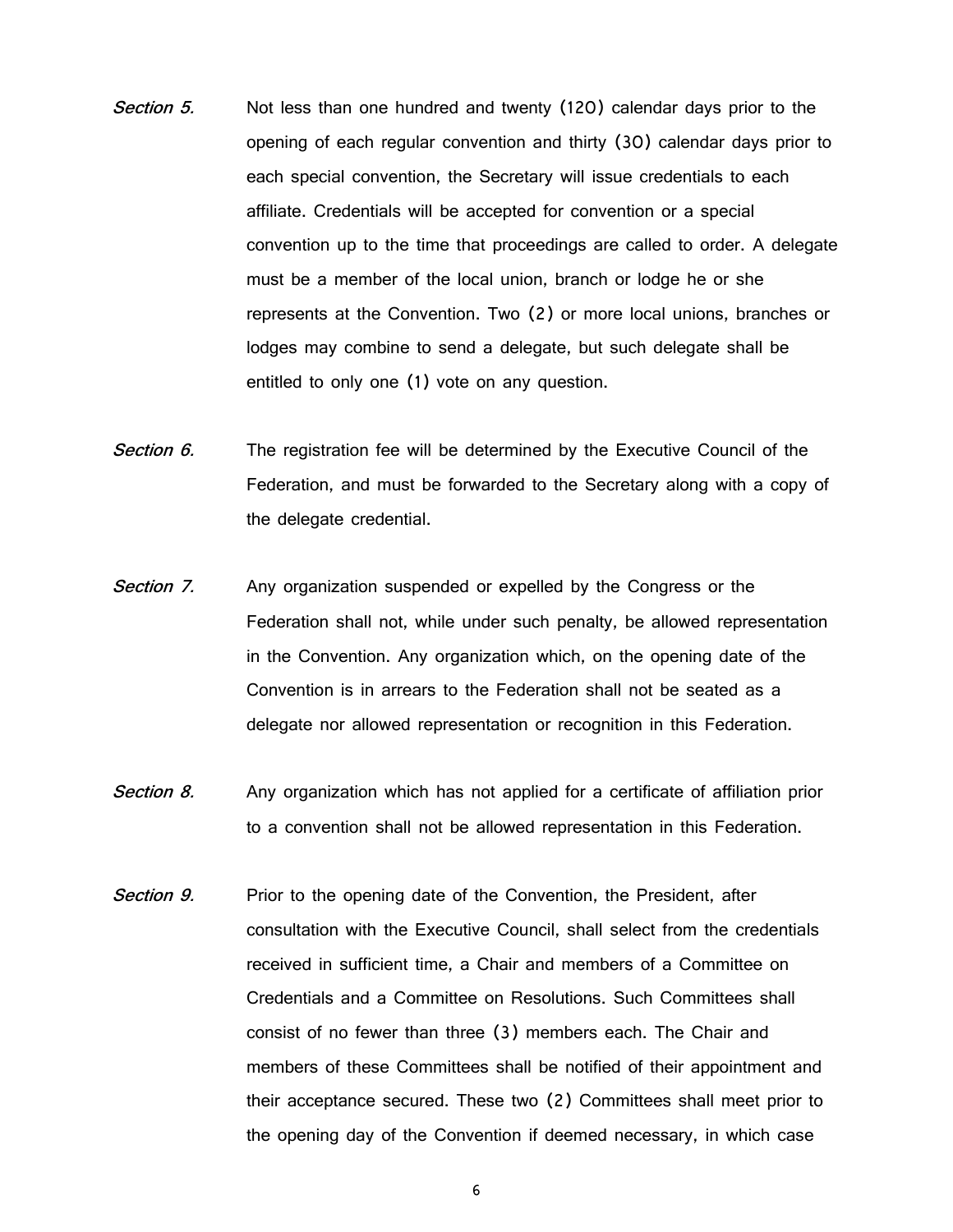the members shall be remunerated for their out-of-pocket expenses and paid such honorarium for extra work involved as shall be recommended by the Finance Committee and approved by the Convention.

- **Section 10.** The Secretary shall prepare a preliminary list of delegates from duplicate credentials received in sufficient time prior to the opening day of the Convention, and such delegates shall have power to transact the business of the Convention until the report of the Committee on Credentials has been received and adopted.
- **Section 11.** Executive Council shall be deemed to be accredited delegates to the Convention with all rights and privileges. All candidates for office must be duly accredited delegates and present at the Convention unless absent on official business of the Federation or having been excused attendance at the Convention for other unavoidable cause, in which case written consent to nomination must be in the hands of the Secretary prior to the election.
- **Section 12.** Officers of the Congress and invited fraternal delegates attending Conventions of the Federation shall be entitled to all rights of the delegates other than voting or standing for office.
- **Section 13.** One-fourth (1/4) of the registered delegates at any Convention shall constitute a quorum for the transaction of business.
- **Section 14. (a)** Except as provided in subsection(c) of this Section, all resolutions, petitions and appeals other than those provided in Section 11 hereof, to be considered by any Convention of the Federation must be received by the Secretary twenty (20) calendar days immediately preceding the opening of the Convention.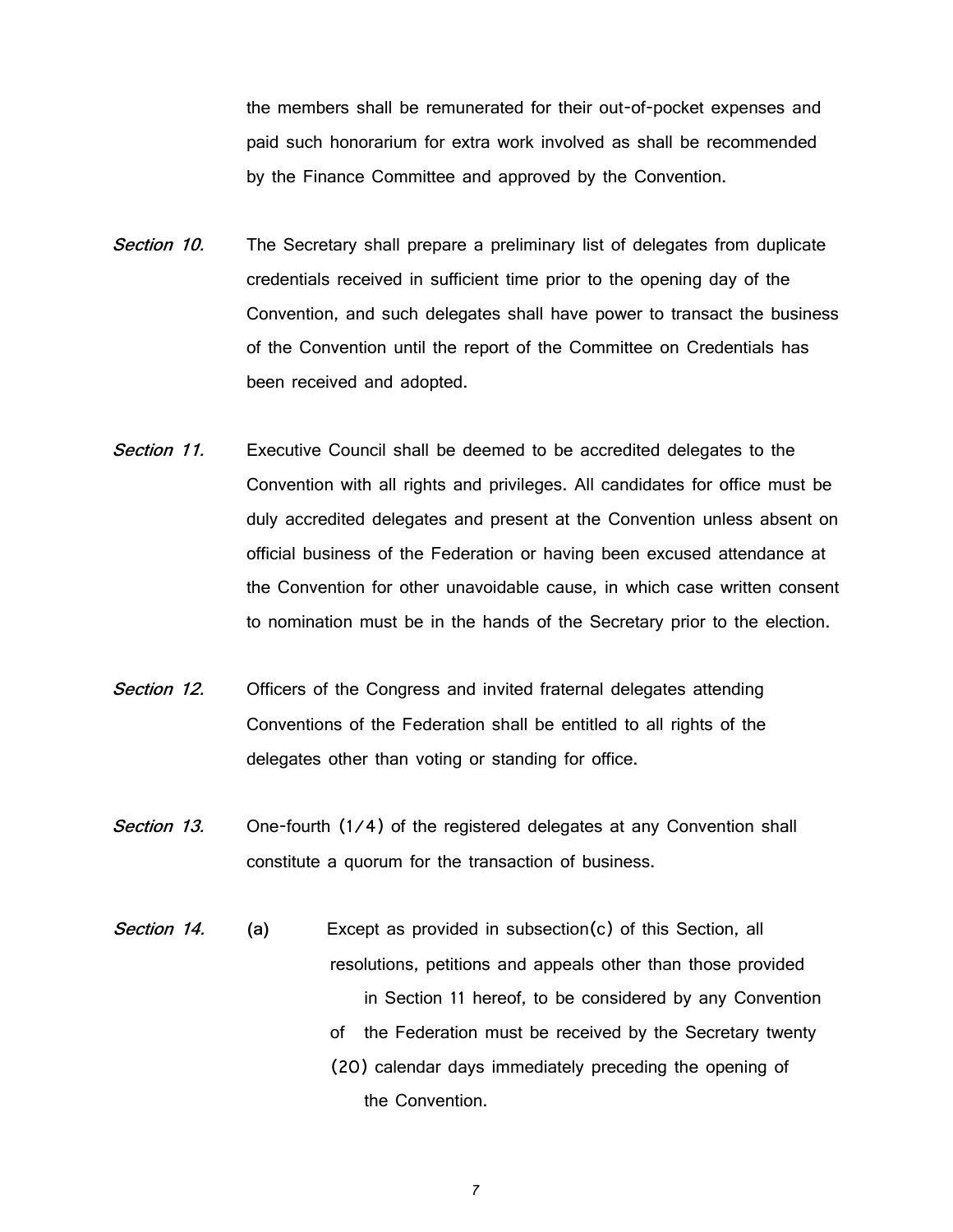- **(b)** Any resolution to be accepted must be submitted by the Executive Council or by an organization affiliated to the Federation and signed by the presiding Officer and Secretary. A resolution shall not deal with more than one (1) subject, shall refer to the action which is proposed, and shall contain not more than one-hundred and fifty (150) words.
- **(c)** Resolutions, petitions and appeals received or submitted contrary to the above shall be referred to the Executive Council and the Council may refer such proposals or proposal to the Convention with the understanding that consideration is dependent upon twothirds (2/3) majority consent of the Convention.
- **(d)** Resolutions, petitions or appeals received for consideration by the Convention shall be classified as to nature, contents and subject matter, and referred to an appropriate Convention Committee, which shall report thereon to the Convention.
- **Section 15.** Additional Convention Committees deemed necessary to deal with special matters which may arise shall be appointed by the President, after consultation with the Executive Council, before adjournment of the first (1st) session of the Convention.
- **Section 16.** The *Committee on Credentials* shall pass on the validity of the credentials which have been received by the Federation and register those approved by the Committee. It shall report to the Convention on the first (1st) day thereof and subsequent days if necessary. Appeals from any decision of the Committee shall be placed before the Convention following adoption of the Committee's report.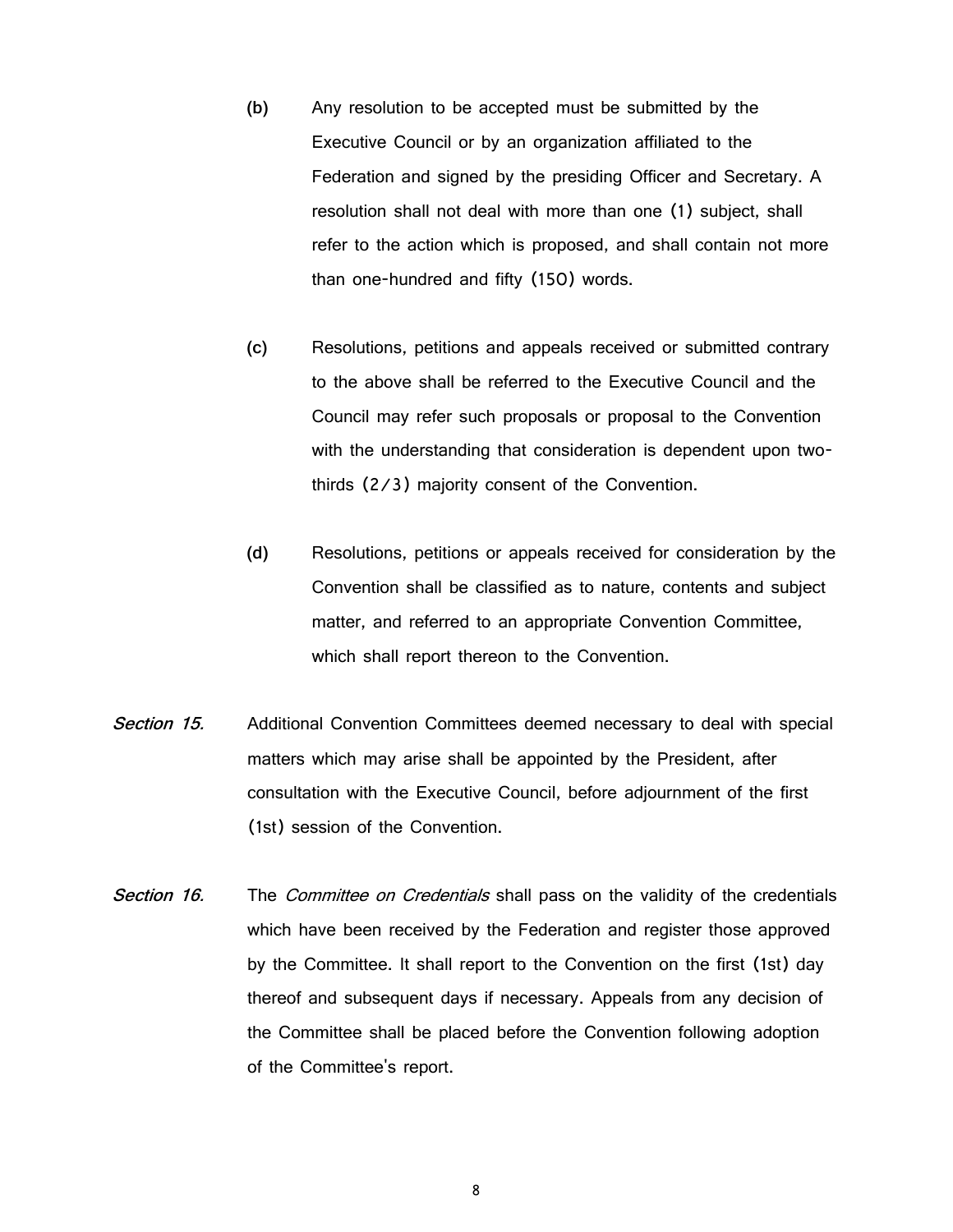- **Section 17.** The Resolutions Committee shall consider all resolutions properly submitted by affiliated organizations except such as may be referred to other Committees by the Executive Council. This Committee shall have power to combine two (2) or more resolutions dealing with the same subject, to propose substitute resolutions, and to recommend that a resolution be deleted from the records. This Committee shall submit its report and recommendations to the Convention.
- **Section 18.** The Finance Committee shall consider the financial standing of the Federation and make recommendations to the Executive Council upon any extra expenditures and fundraising ventures not otherwise provided for. They shall also recommend the per capita tax to be paid by affiliated organizations to the Federation in the forthcoming year.
- **Section 19.** The Rules and Order of Business governing Conventions shall be:
	- **(1)** The President, or in the absence or at the request of the President, a Vice-President, shall take the Chair at the time specified, at all regular and special conventions. In the absence of both the President and the President's designated representative, a Chair shall be chosen by the Executive Council.
	- **(2)** No question of a sectarian character shall be discussed.
	- **(3)** A delegate wishing to speak shall proceed to one (1) of the microphones provided for that purpose. When recognized by the Chair, the delegate shall give a suitable identification, including the organization represented and shall confine all remarks to the question at issue.
	- **(4)** Speeches shall be limited to five (5) minutes except in moving a resolution, when the delegate shall be allowed ten (10) minutes.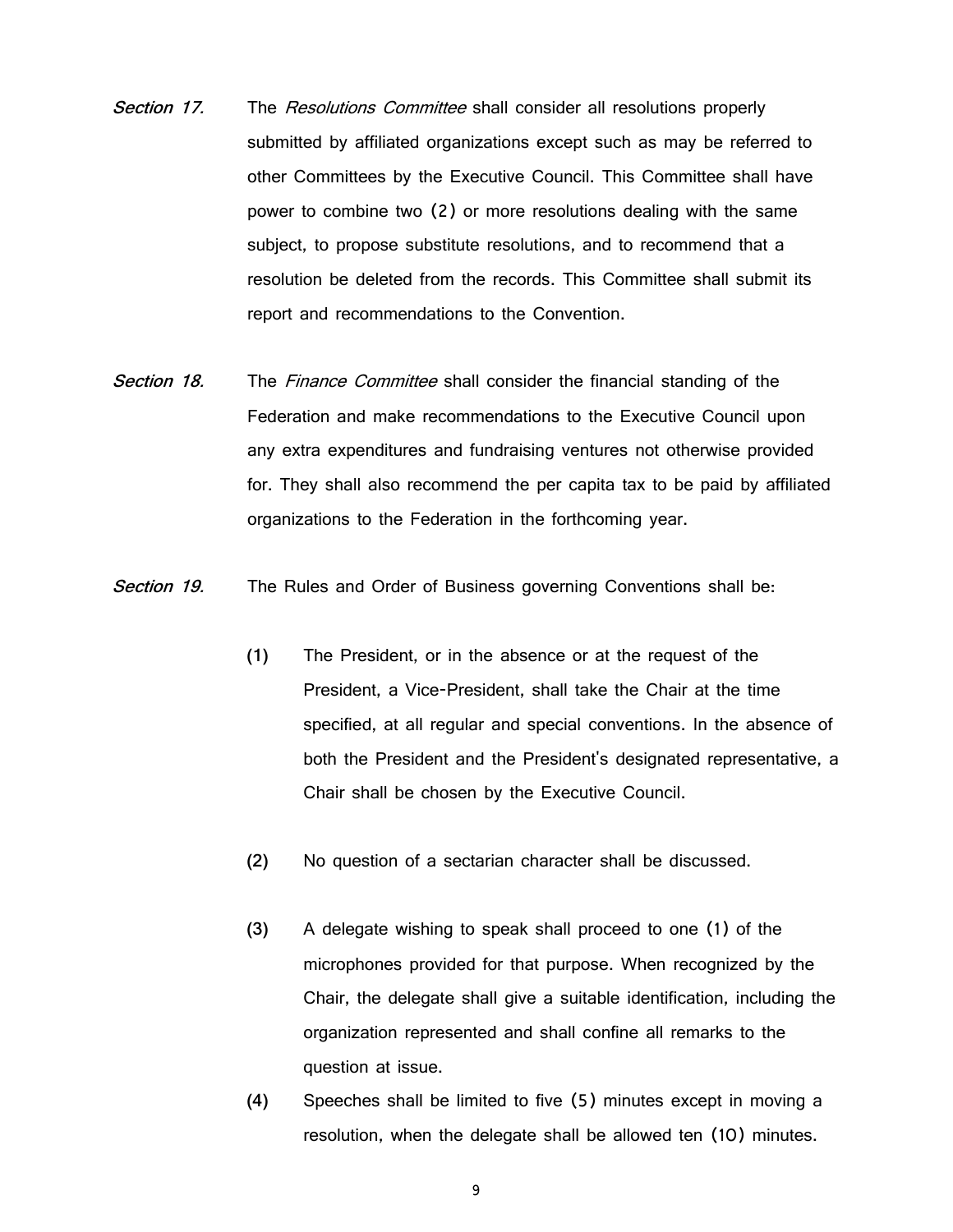- **(5)** A delegate shall not speak more than once upon a subject until all who wish to speak have had the opportunity to do so.
- **(6)** A delegate shall not interrupt another except it be to call to a Point of Order, Point of Information or Point of Privilege.
- **(7)** A delegate who has been called to order shall, at the request of the Chair, be seated until the question of order has been decided.
- **(8)** Any delegate persisting in unparliamentary conduct, shall be named by the Chair, and the conduct shall be submitted to the judgement of the Convention. In such case, the delegate whose conduct is in question should explain and then withdraw, and the Convention will determine what course to pursue in the matter.
- **(9)** When a question is put, the Chair, after announcing the question, shall ask: "Are you ready for the question?" If no delegate wishes to speak, the question shall be put.
- **(10)** Questions may be decided by a show of hands, or a standing vote, on the basis of one (1) vote per delegate. No proxy voting shall be permitted. A roll call vote may be determined by one-third (1/3) of the delegates present. In a roll call vote each delegate shall be entitled to one (1) vote.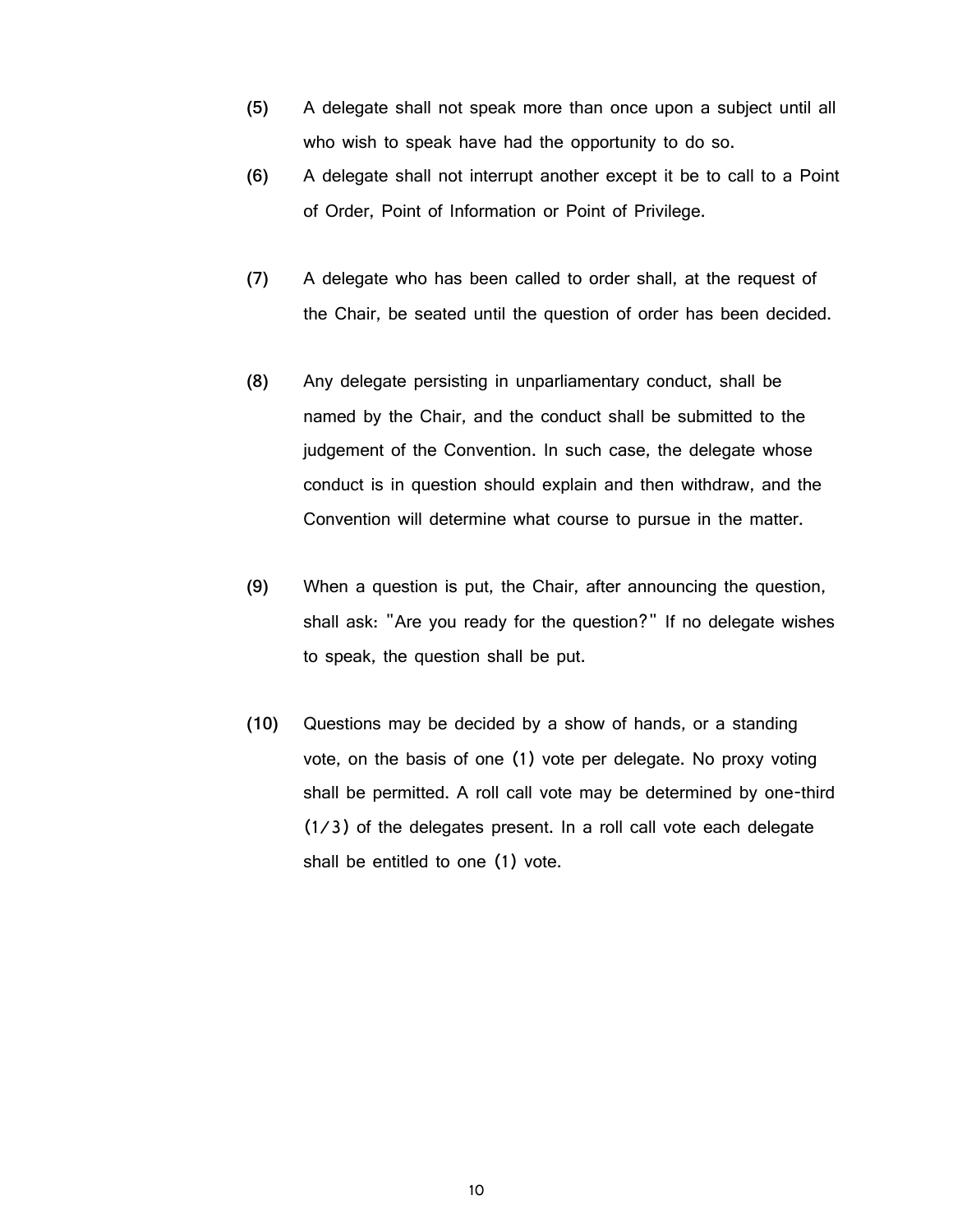- **(11)** Two (2) delegates may appeal the decision of the Chair. The question is not debatable. Either delegate challenging the Chair may briefly state the reason for the challenge. The Chair may make an explanation of the ruling. The question shall then be put, thus, "Shall the decision of the Chair be sustained?"
- **(12)** The Chair shall have the same rights as other delegates to vote on any question. In the case of a tie vote, the Chair shall cast the deciding vote.
- **(13)** When the previous question is moved, no discussion or amendment of either Motion is permitted. If the majority vote that "the question now be put," the original Motion has to be put without debate. If the Motion to put the question is defeated, discussion will continue on the original Motion.
- **(14)** Committees may combine resolutions or prepare a composite to cover the intent of the question at issue. Reports of Committees are not subject to amendment except such as is acceptable to the Committee, but a Motion to refer to the Committee for reconsideration shall be in order. Any delegate may require that a Motion which was presented to the Committee in a correct manner from his or her Local shall be read to the Convention.
- **(15)** A delegate shall not move a Motion to refer, or move the previous question after he or she has spoken on the question at issue.
- **(16)** A Motion to refer is not debatable and when properly seconded the question shall be immediately put to the Convention.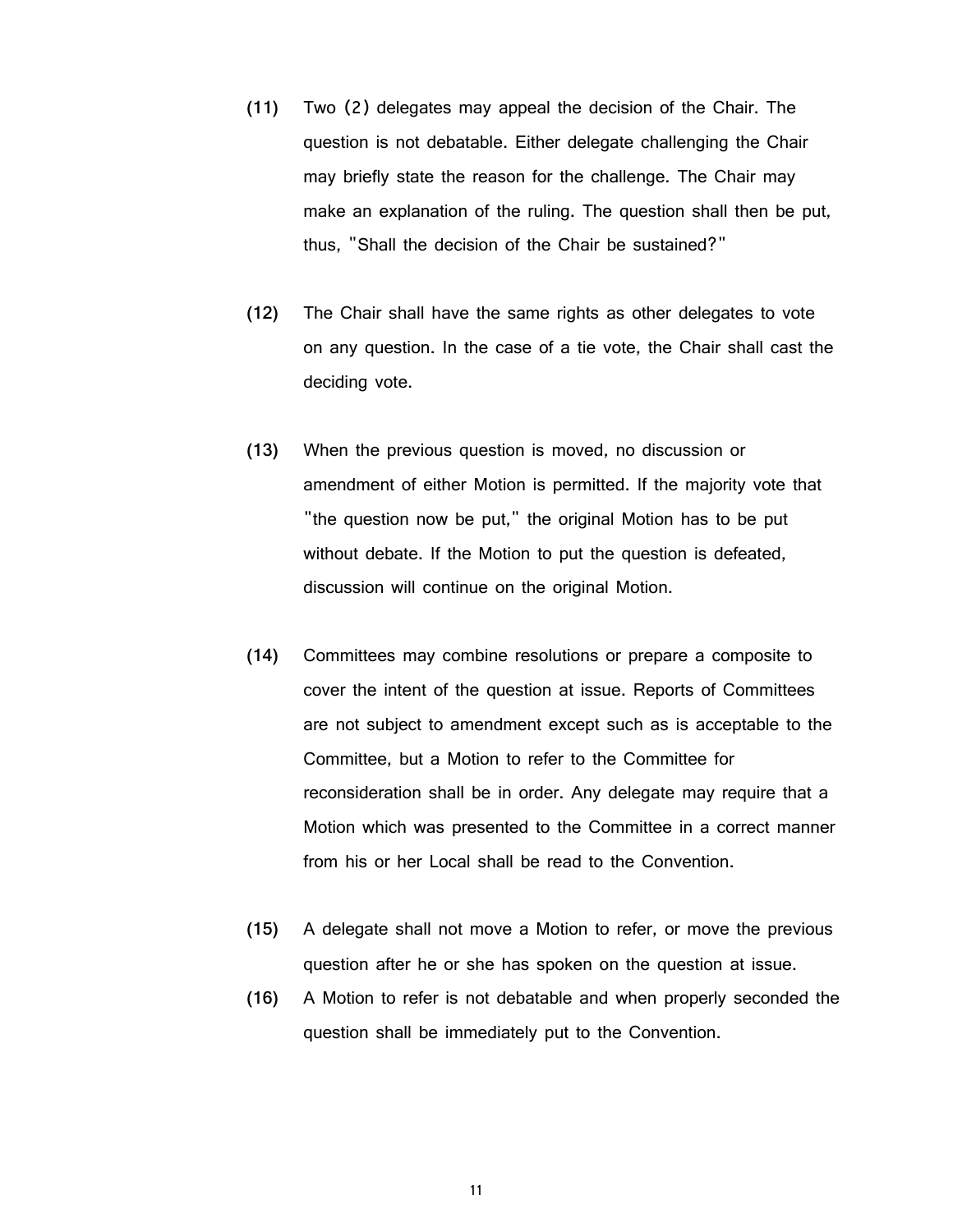- **(17)** If the report of a Committee is adopted it becomes the decision of the Convention. If defeated it may be referred to the Committee for reconsideration.
- **(18)** When a question is pending before the Convention, no Motion shall be in order except a Motion to refer, a Motion to put the question, or a Motion to postpone for a definite time. If any of the foregoing Motion is negated, it cannot be renewed until after an intermediate proceeding.
- **(19)** A Motion may be reconsidered provided the mover of the Motion to reconsider voted with the majority, and Notice of Motion is given for consideration at the next sitting. A Motion to reconsider shall require a two-thirds (2/3) majority to pass.
- **(20)** The Executive Council is empowered to establish the hours of Convention.
- **(21)** In all matters not regulated by these Rules of Order, Bourinot's Rules of Order shall govern.
- **Section 20.** Unless otherwise specified, any decision taken by the Convention shall take effect immediately upon adjournment of the Convention.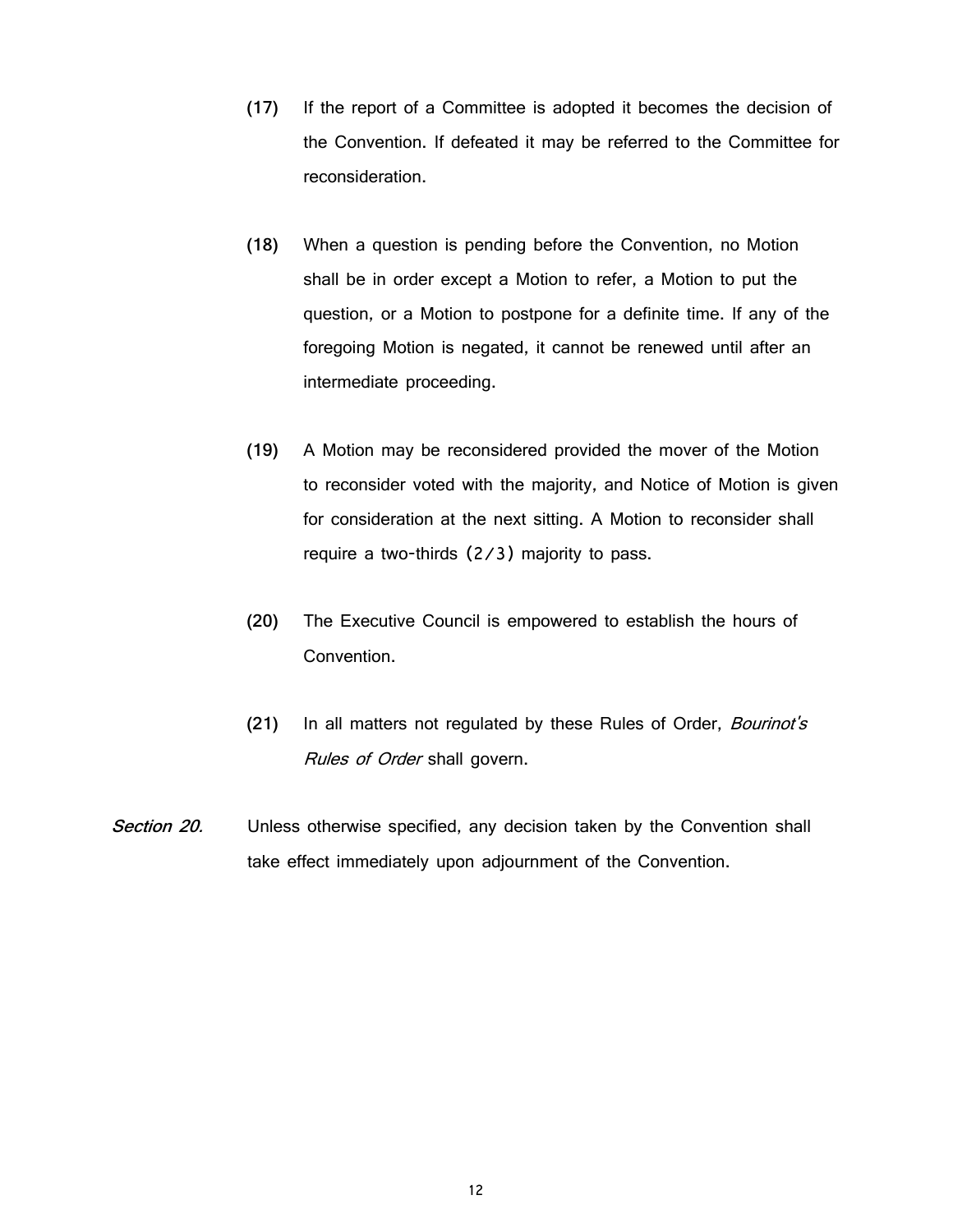#### **ARTICLE 5 - OFFICERS**

- Section 1. The Officers of this Federation shall consist of a President, two (2) Territorial Vice-Presidents, a Secretary, a Treasurer, a Youth Vice-President and six (6) Regional Vice-Presidents, who shall be elected on a geographical basis as follows:
	- **(a)** Dehcho/South Slave Fort Liard Fort Providence Fort Simpson Jean Marie River Kakisa Nahanni Butte Trout Lake (Saamba K'e) **Wrigley Enterprise** Fort Resolution Fort Smith Hay River Hay River Reserve Lutselk'e

#### **(b)** Tł į chǫ/Sombe K'e

Behchok*ǫ* (Rae/Edzo) Diavik Mine Ekati Mine Gahcho Kuè Mine Gamèti (Rae Lakes) Snap Lake Mine Whati (Lac La Martre) Wekweèti (Snare Lakes) Dettah N'dilo Yellowknife (Sombe K'e)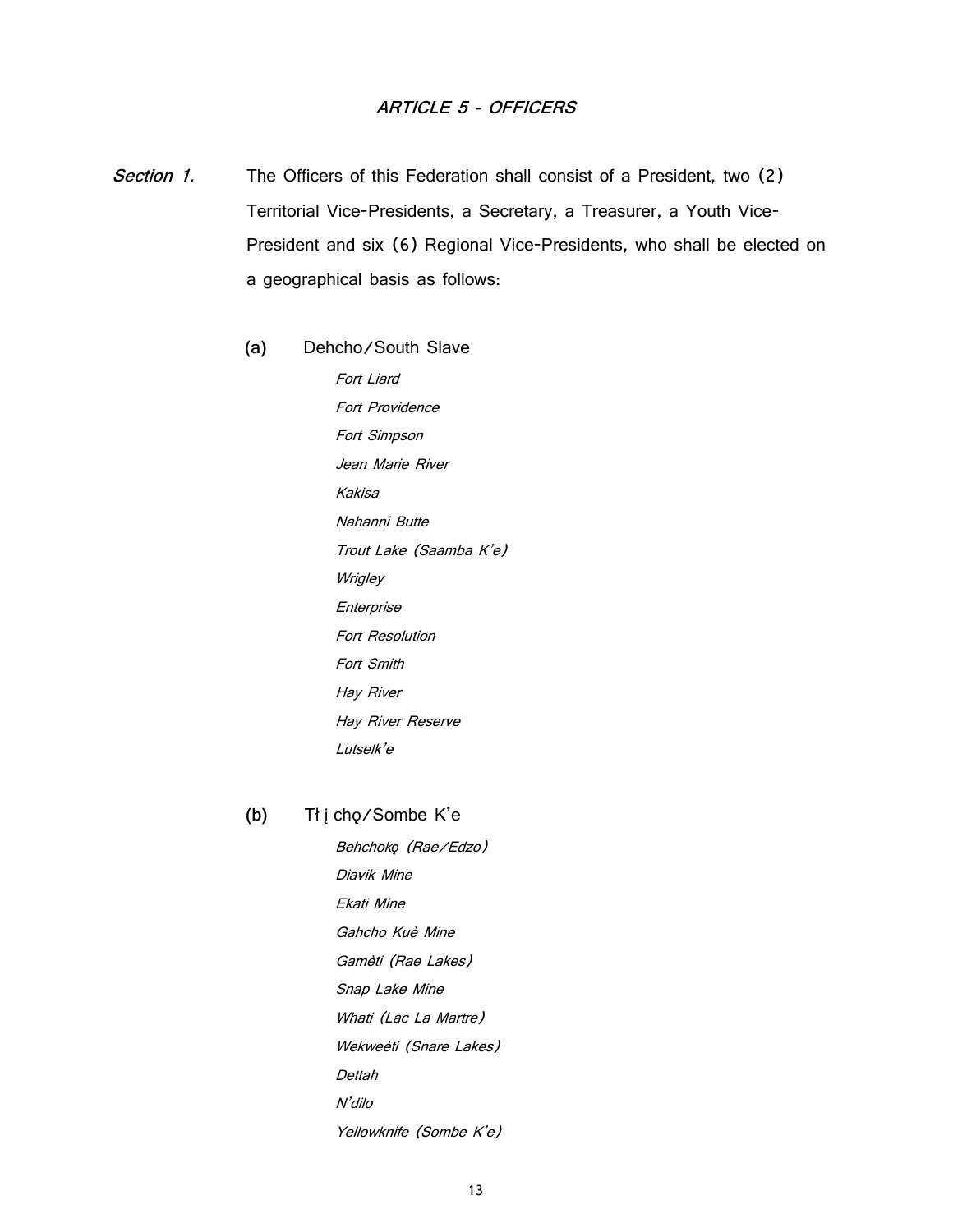#### **(c)** Sahtu/Inuvik

Colville Lake Deline (Fort Norman) K'asho Got'ine (Fort Good Hope) Norman Wells Tulita Aklavik Fort McPherson (Teel'it zheh) Inuvik Paulatuk Sachs Harbour (Ikahuak) Tsiigehtchic (Arctic Red River) Tuktoyaktuk Ulukhaktok (Holman)

#### **(d)** Kitikmeot

Bathurst Inlet Cambridge Bay (Iqaluktuuttiaq) Gjoa Haven Kugaaruk (Pelly Bay) Kugluktuk (Coppermine) Tahera Mine Taloyoak (Spence Bay) Umingmaktuuq (Bay Chimo)

#### **(e)** Kivalliq

Arviat Baker Lake (Qamani'tuaq) Chesterfield Inlet (Igluligaarjuk) Coral Harbour (Salliit) Rankin Inlet (Kangiqiniq) Repluse Bay (Naujaat) Whale Cove (Tikiraqjuaq)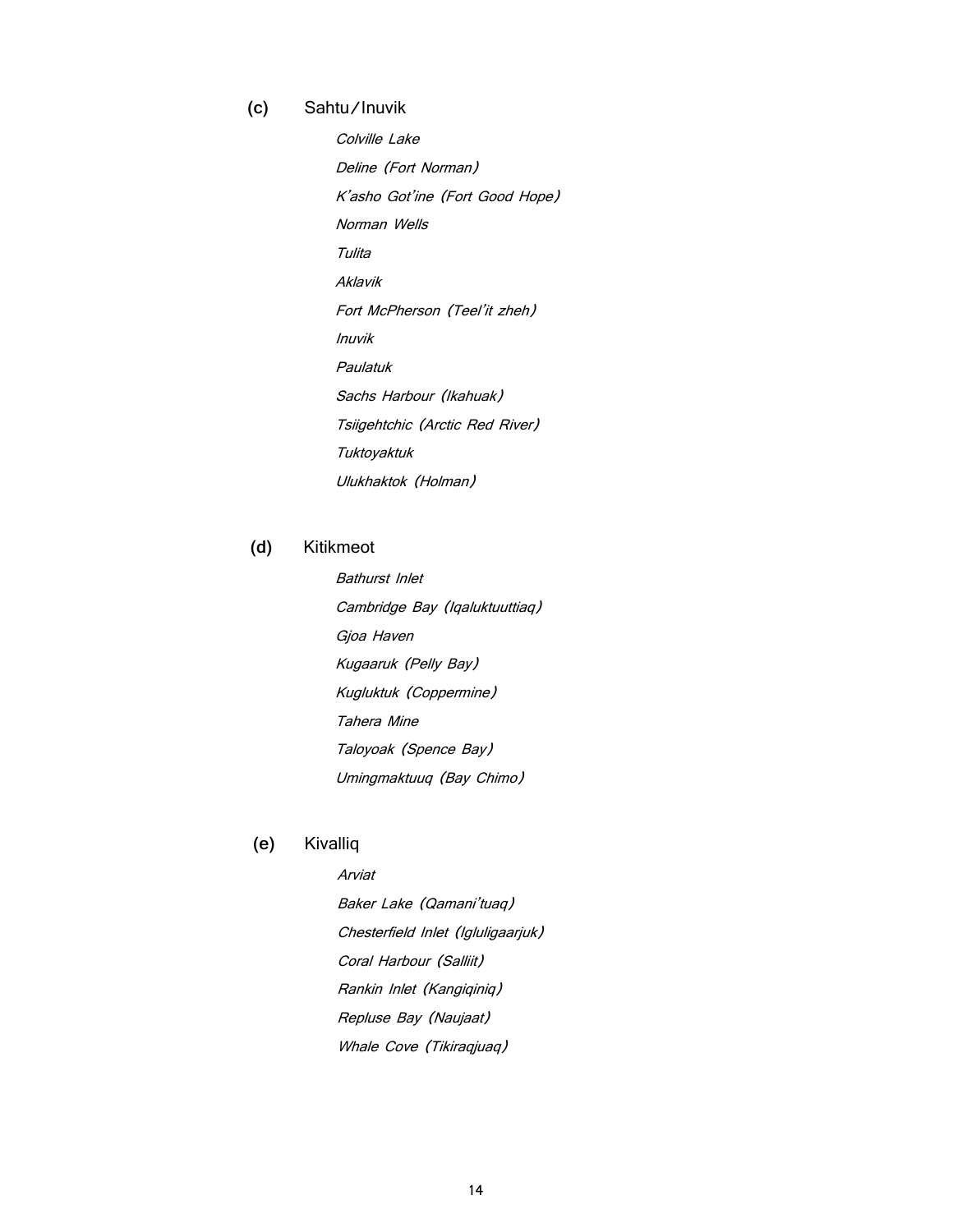**(f)** Qikiqtani

Alert Arctic Bay (Ikpiarjuk) Cape Dorset (Kinngait) Clyde River (Kanngiqtugaapik) Eureka Grise Fiord (Aujuittuq) Hall Beach (Sanirajak) Iglookik Iqaluit (Frobisher Bay) Kimmirut (Lake Harbour) Nanisivik Pangnirtung Pond Inlet (Mittimatalik) Qikiqtarjuaq (Broughton Is.) Resolute Bay (Qausuittuq) Sanikiluaq

The President, Secretary, Treasurer, the Territorial Vice-Presidents and the Youth Vice-President shall be the Executive Committee of the Federation.

- **Section 2. (a)** The Executive Committee shall be elected by majority vote in order of President, Treasurer and Secretary.
	- **(b)** The Territorial Vice-Presidents shall be nominated and elected by secret ballot through Territorial Caucus and then ratified by the Convention.
	- **(c)** The Youth Vice-President will be elected during a caucus of young workers at convention. Candidates for the Youth Vice-President must not be over 30 years of age by December 31 in the year of the next Triennial Convention.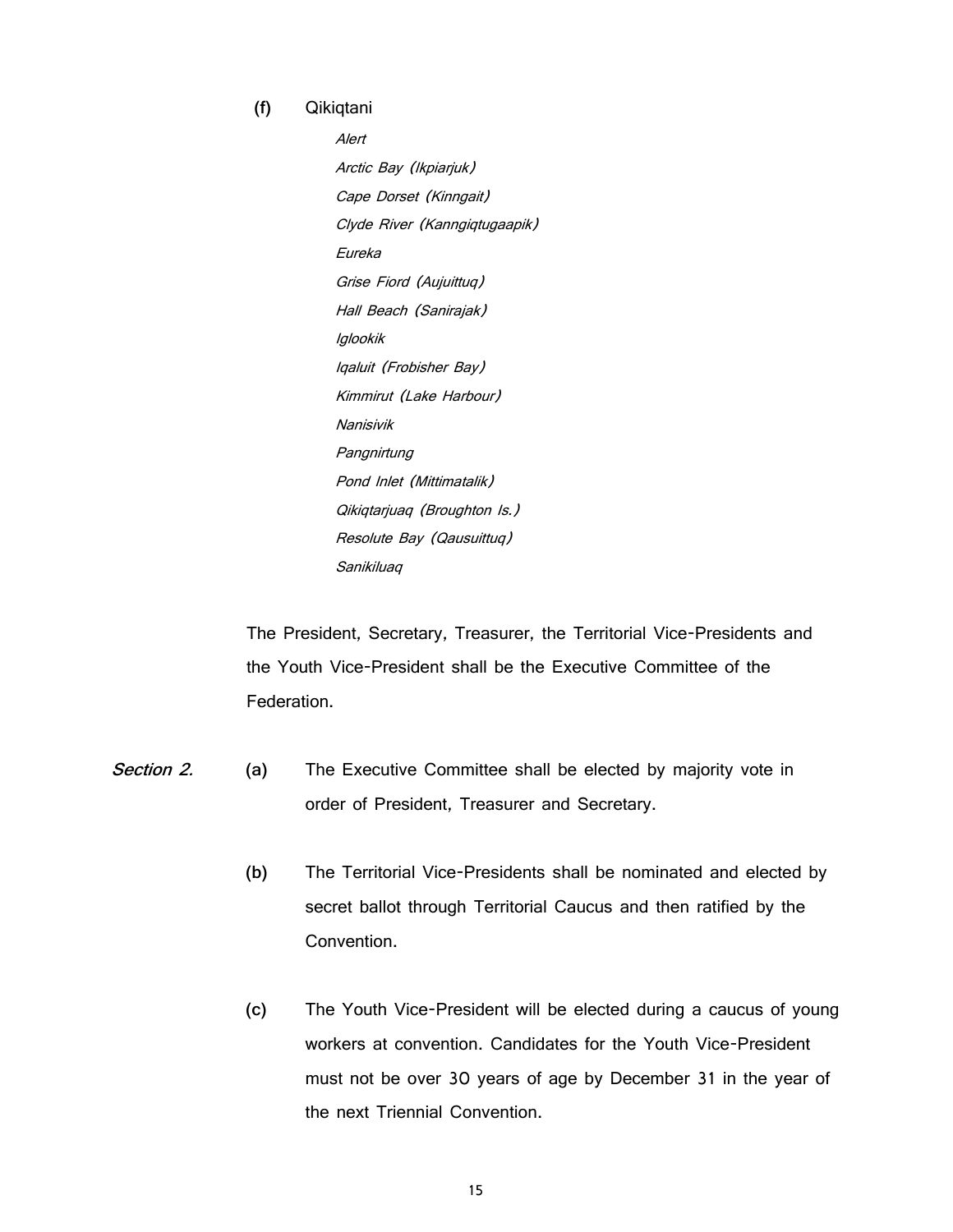- **Section 3. (a)** Each candidate for office must be a member in good standing of an organization affiliated with this Federation.
	- **(b)** Employees of the Federation who wish to seek an Officer's position must apply for and accept a leave of absence from their position in the scope of the collective agreement.
	- **(c)** Any Officer of the Federation who seeks to gain employment that is subject to collective bargaining with the Northern Territories Federation of Labour must resign from their position as Officer first (1st).
- **Section 4. (a)** The Executive Committee shall be elected by majority vote. Such election shall take place on the last day of the Convention, unless otherwise determined by the Convention.
	- **(b)** The Regional Vice-Presidents shall be nominated and elected by secret ballot through Regional Caucus.
- **Section 5.** Election of Officers shall be by secret ballot. A majority of votes cast shall be required before any candidate can be declared elected, and second (2nd) and subsequent ballots shall be taken if necessary to obtain such a majority. On the second (2nd) and subsequent ballots the candidate receiving the lowest number of votes in the previous ballot shall be dropped. In case of a final tie vote, the presiding Officer may cast the deciding vote.
- **Section 6.** The election of each office shall be completed before nominations may be accepted for any subsequent office.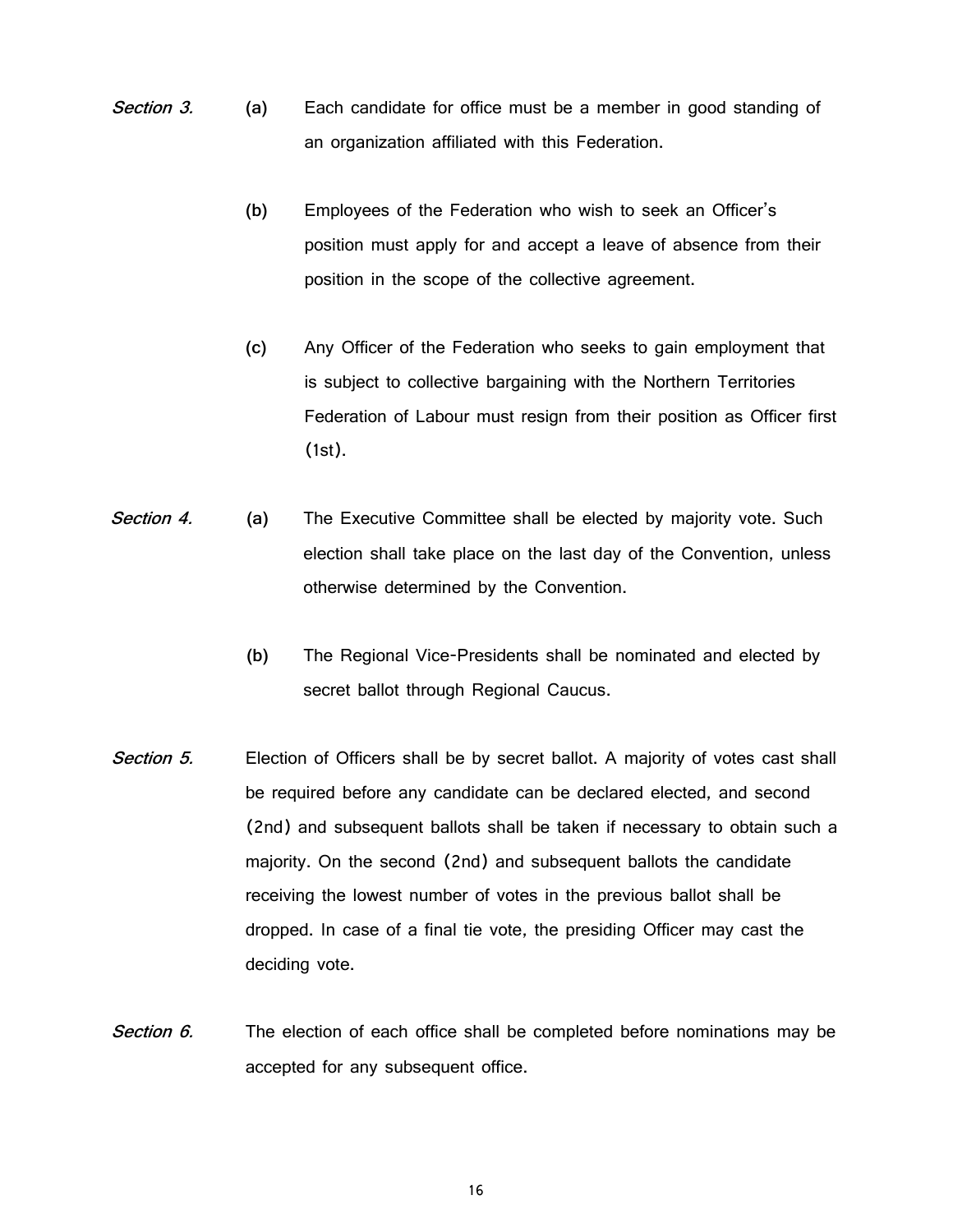**Section 7.** Nominees allowing their names to go forward for the offices of President, Secretary, Treasurer and Vice-Presidents shall, upon acceptance of the nomination, come forward to the Convention platform and clearly and audibly speak the following lines to the assembled delegates:

> "In accepting nomination I swear that I will faithfully support the Constitution, principles and policies of the Federation and the Congress."

**Section 8.** All Officers before assuming office in this Federation shall take the following oath:

> " I \_\_\_\_\_\_\_\_, do hereby, sincerely pledge my word and honour to perform my duties as an Officer of the Northern Territories Federation of Labour. I will attend, when able to do so, all meetings of the Executive Committee or Council of which I shall be a member, and at the end of my term of office, I shall turn over to the Northern Territories Federation of Labour or to my successor, all properties or funds in my possession that belong to the Federation."

**Section 9.** The term of the Officers of the Federation shall commence within thirty (30) days following the adjournment of the Convention, and shall continue until a successor is elected by a Convention of the Federation.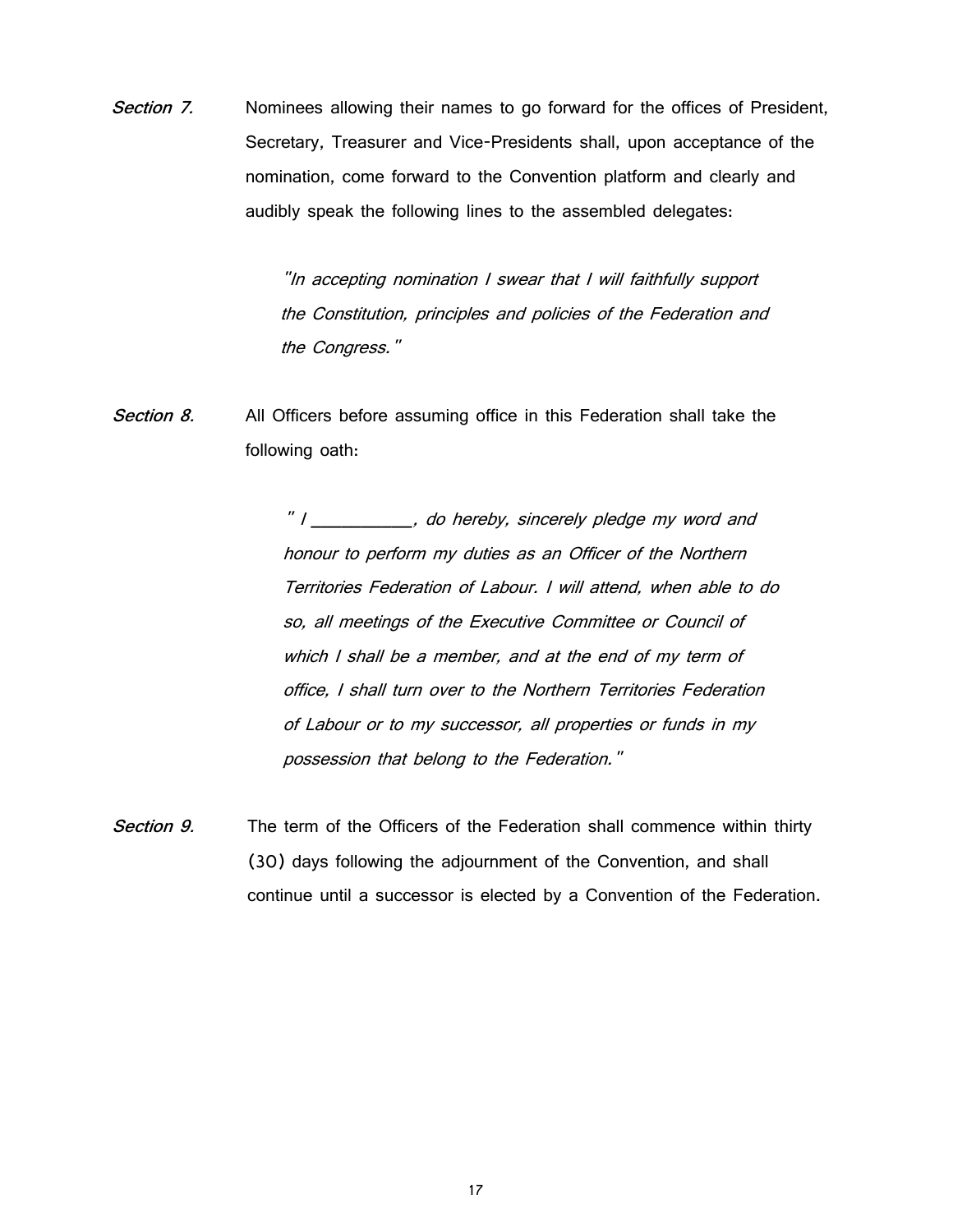- **Section 10. (a)** In the event of a vacancy in the office of the President, the Territorial Vice-President (Northwest Territories) shall succeed to the office of President until the first (1st) regular Executive Council meeting.
	- **(b)** In the event of a vacancy in the office of Treasurer, the Regional Vice-President, Tł į chǫ/Sombe K'e, shall perform the duties of the Treasurer until a successor can be elected at the first (1st) regular Executive Council meeting.
- **Section 11.** In the event of a vacancy in any office other than that of President or Treasurer, the Executive Council shall at the first (1st) meeting following the vacancy, name a member to fill said vacancy for the balance of the unexpired term.
- **Section 12.** The Executive Officers shall hold title to any real estate of the Federation as Trustees for the Federation. They shall have no right to sell, convey or encumber any real estate without first (1st) submitting the proposition to a Convention and such proposition is approved.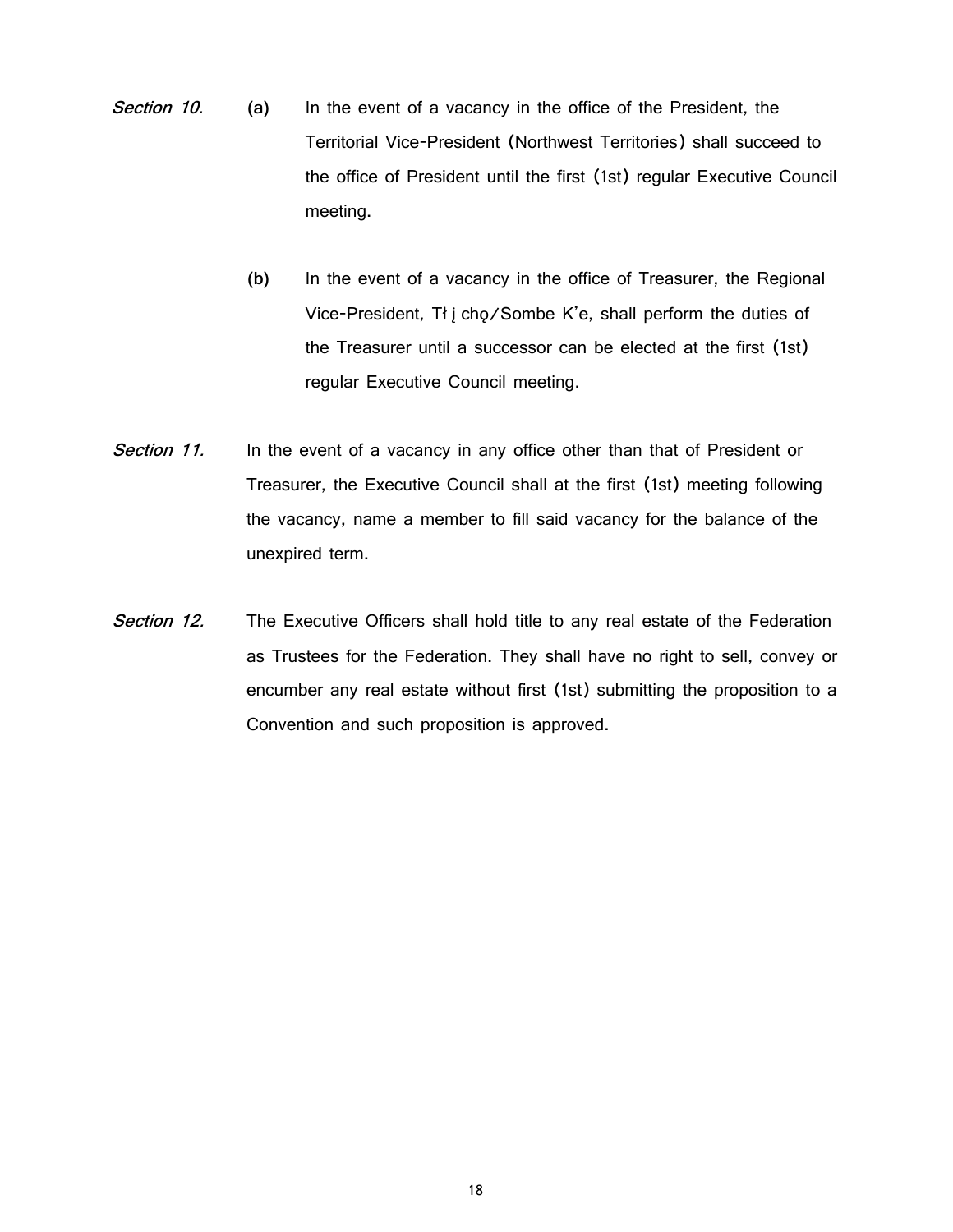#### **ARTICLE 6 - DUTIES OF THE PRESIDENT**

- **Section 1.** The President shall function as the Chief Executive Officer of the Federation. The President shall exercise supervision over the affairs of the Federation, sign all official documents and preside at regular and special conventions, and at meetings of the Executive Council.
- **Section 2.** Subject to appeal to the Congress, the President shall have authority to interpret this Constitution and such interpretation shall be conclusive and in full force and effect unless reversed or changed by the Executive Council or a Convention, or the Congress.
- **Section 3.** The President shall submit a report to the Convention on behalf of himself or herself, and of the Executive Council on the administration of his or her office and on the affairs of the Federation, together with recommendations regarding matters of importance to the workers of the Territories.
- **Section 4.** The President shall ensure that the activities of the Northwest Territories and Nunavut Legislative Assemblies be monitored with respect to measures dealt with by that body which affect the interests of labour and shall promote the passage of measures requested or endorsed by the Federation.
- **Section 5.** The President shall be bonded in such amount as may be determined by the Executive Council.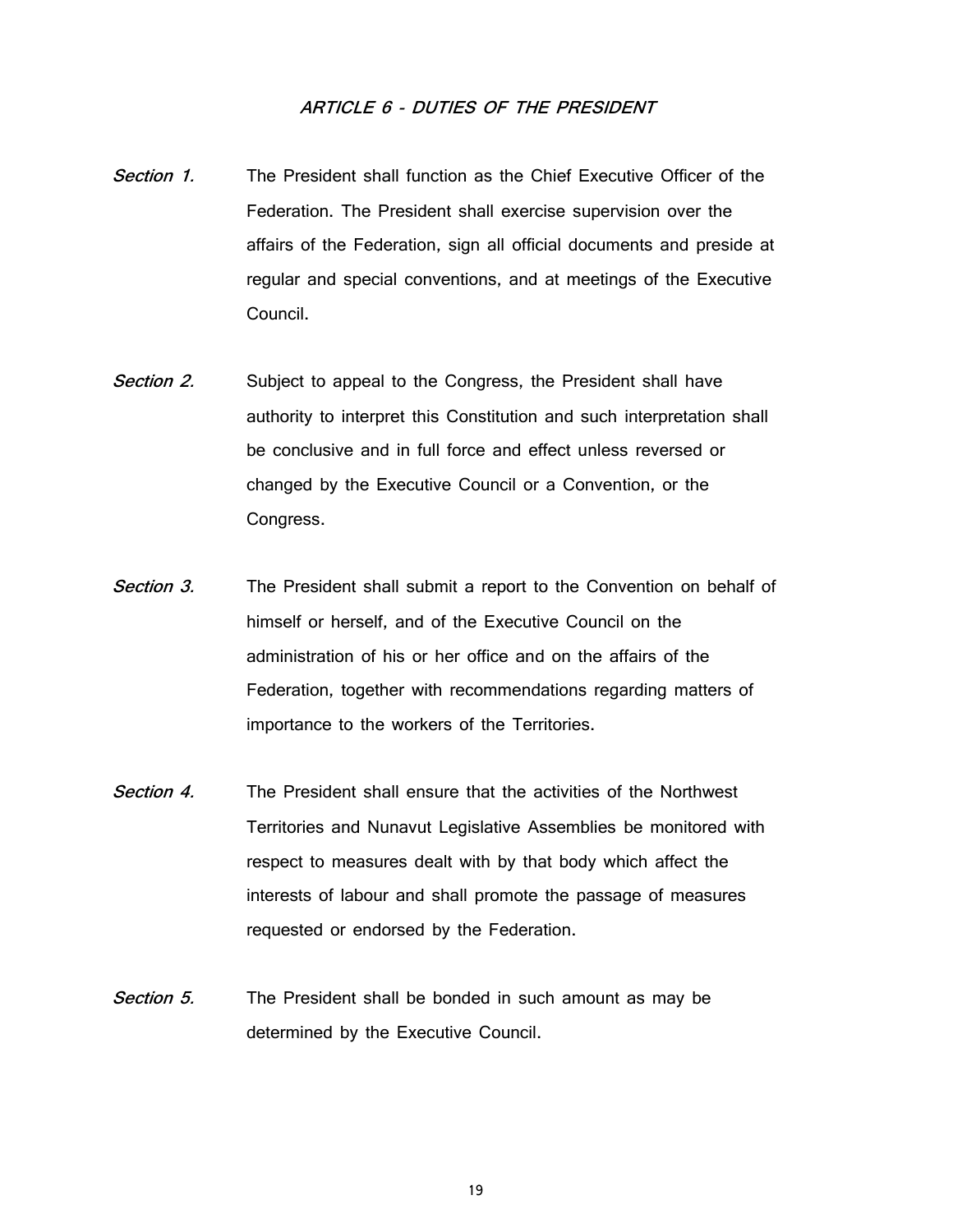#### **ARTICLE 7 - DUTIES OF THE TERRITORIAL VICE-PRESIDENTS**

**Section 1.** Their duties, in addition to those incumbent as members of the Executive Council, shall be to assist the President and/or Treasurer if called to do so.

#### **ARTICLE 8 - DUTIES OF THE TREASURER**

**Section 1.** The Treasurer shall be the Chief Financial Officer of the Federation.

**Section 2.** The Treasurer shall prepare a financial statement of the Federation for each meeting of the Executive Council. A copy of this statement shall be forwarded to the Congress.

- **Section 3.** The Treasurer shall have the books of the Federation audited at least once each year by a registered firm of certified accountants selected by the President and approved by the Executive Council. Such audits shall be furnished to the Executive Council and to the Convention, and a copy shall be forwarded to the Congress.
- **Section 4.** The Treasurer shall, subject to the approval of the Executive Council, invest the surplus funds of the Federation in securities, or deposit them in a unionized financial institutions where possible.
- **Section 5.** The Treasurer shall be bonded in such amount as may be determined by the Executive Council.
- Section 6. The Treasurer shall, with the approval of the Executive Council, employ, direct and fix compensation for all administrative help necessary for the proper functioning of the Federation.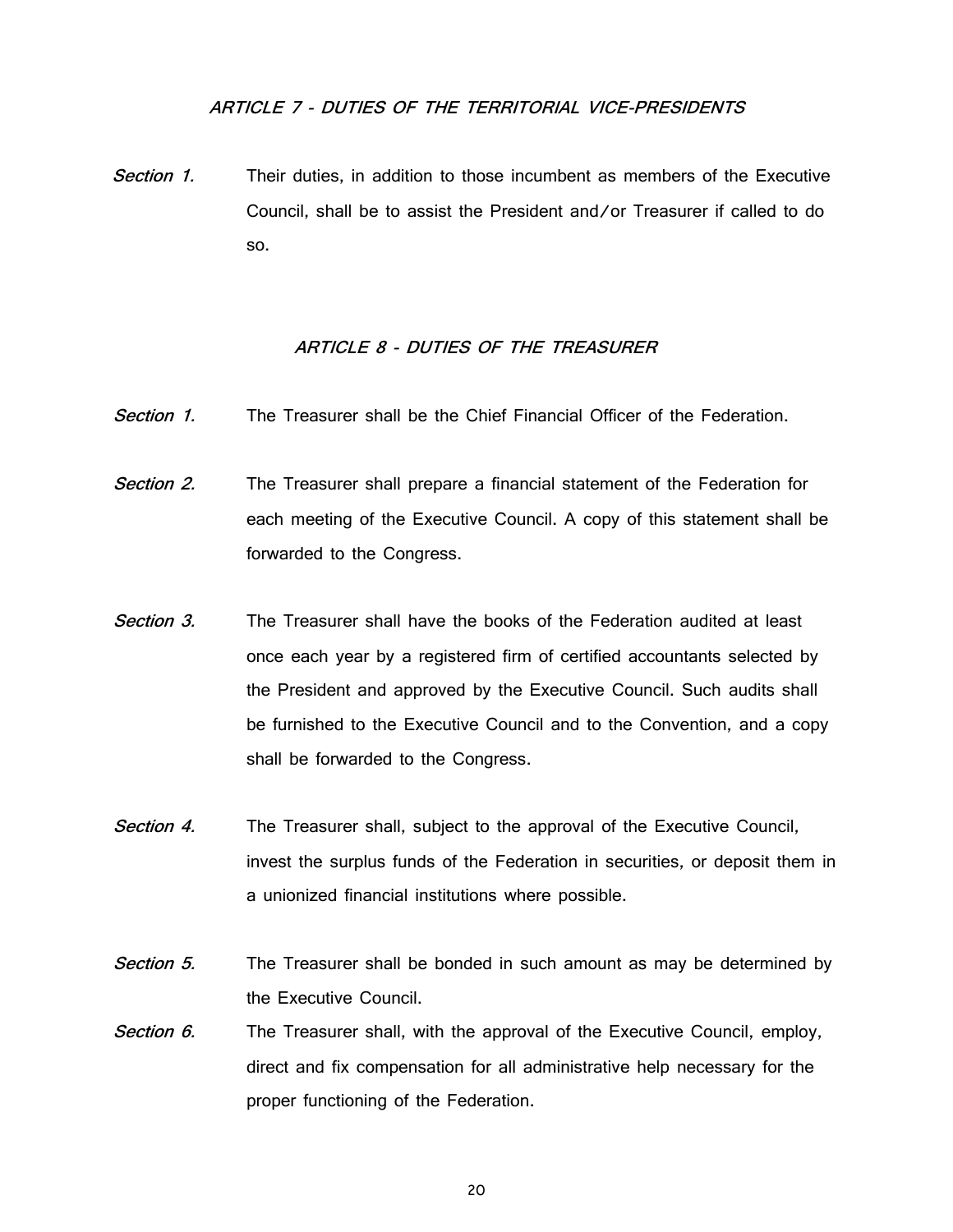- **Section 7.** The fiscal year of the Federation shall terminate on December 31st in each year.
- **Section 8.** The Treasurer shall prepare a supplementary report showing the standing of each affiliated organization as to payment of per capita tax to the Federation to the date when the books are balanced prior to the Convention. This supplementary report shall be distributed to the delegates at the Convention.
- **Section 9.** The Treasurer shall submit a report and financial statement to the Triennial Convention of the Federation.
- Section 10. All cheques drawn against funds of the Federation shall be signed by two (2) of the following Executive Council members: Treasurer, President, Vice-President (Northwest Territories), or Regional Vice-President, Tł į chǫ/Sombe K'e. If the Secretary resides in Yellowknife, he or she will be added as a signing authority as well. All cheques in favour of the Federation should be payable to the Federation and in no case should such cheques be made payable to the Treasurer or any other Officer.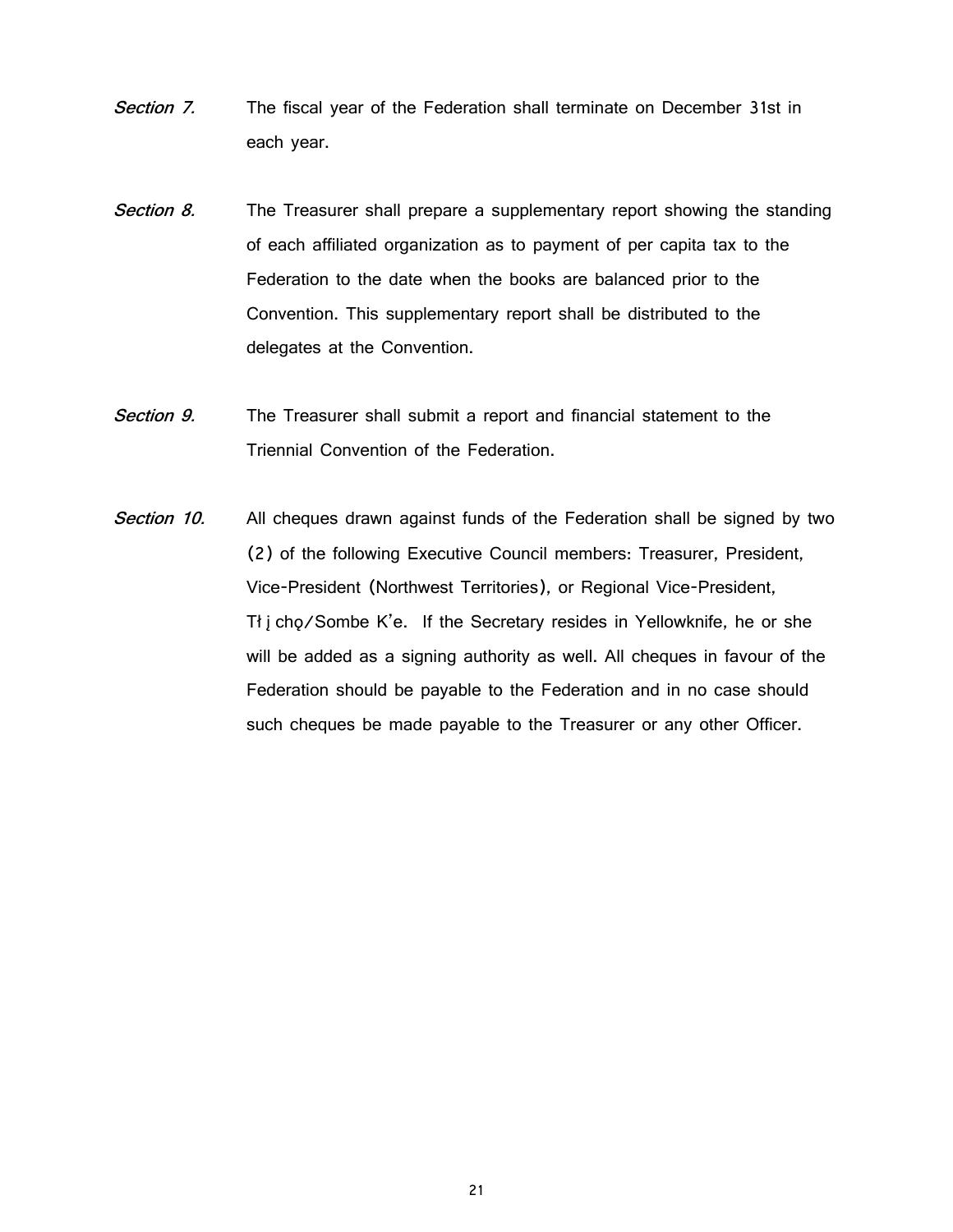#### **ARTICLE 9 - DUTIES OF THE SECRETARY**

- **Section 1.** The Secretary shall be in charge of books, documents, files and effects of the Federation which shall at all time be subject to the inspection of any member of the Executive Council.
- **Section 2.** The Secretary is empowered to require affiliated organizations to provide statistical data in their possession relating to the membership of their organization.
- **Section 3.** The Secretary shall issue the call for conventions, and shall cause the proceedings of all conventions and all sessions of the Executive Council to be recorded. Copies of all proceedings shall be forwarded to the Congress.

#### **ARTICLE 10 - DUTIES OF A REGIONAL VICE-PRESIDENT**

- **Section 1. (a)** Regional Vice-Presidents shall attend all meetings of the Executive Council.
	- **(b)** Regional Vice-Presidents shall file a report of their activities and recommendations at each Executive Council meeting.
	- **(c)** Regional Vice-Presidents shall be responsible to the Executive Council for the affairs of the Federation in their region.
	- **(d)** Regional Vice-Presidents should endeavour to attend all affiliated union local's meetings in their region when requested to do so by said locals.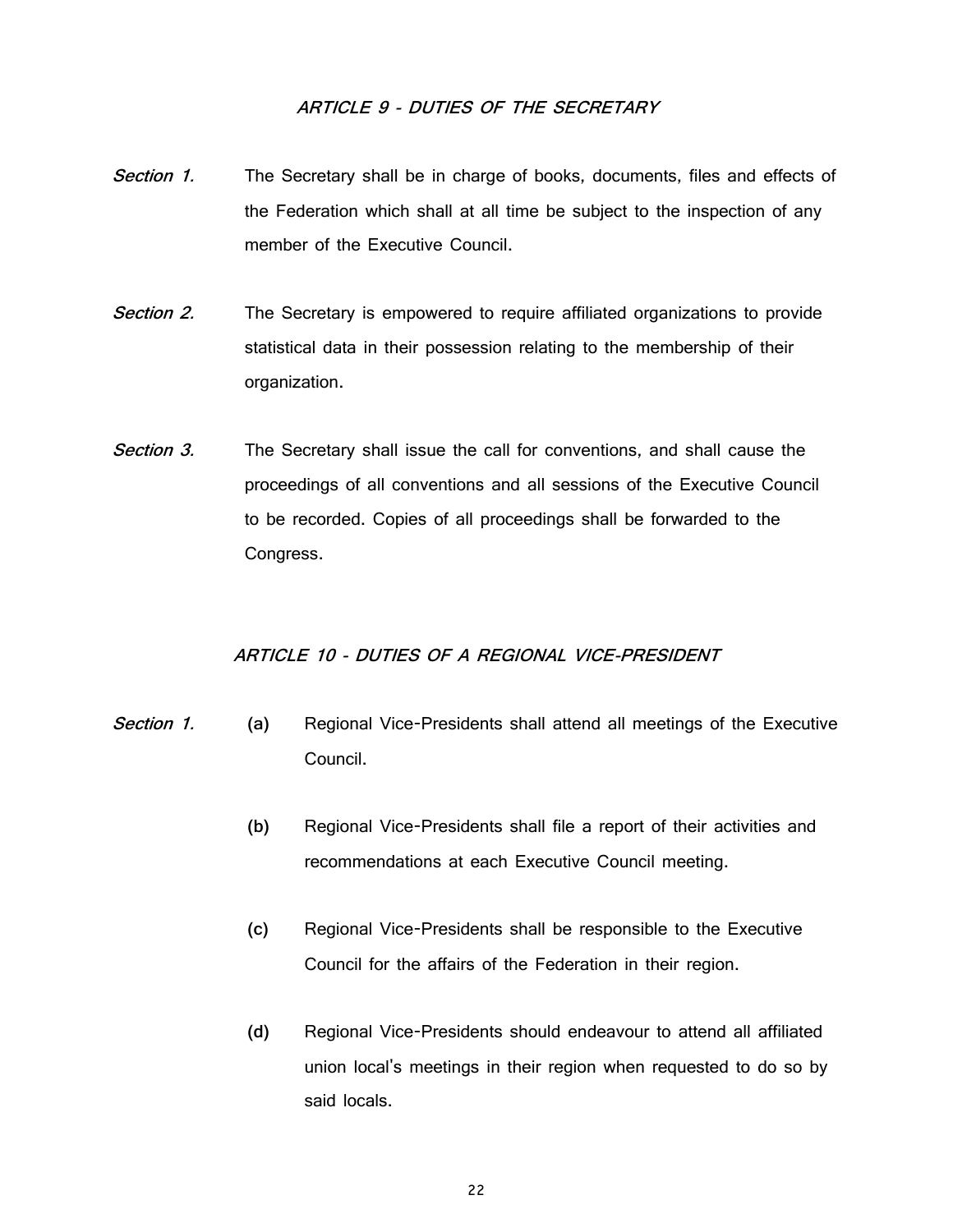- **(e)** Regional Vice-Presidents shall report to affiliated union locals in their region on the activities of the Federation.
- **(f)** Regional Vice-Presidents shall perform such duties as may be assigned by the President of the Executive Council.

#### **ARTICLE 11 - EXECUTIVE COMMITTEE**

- **Section 1.** The Executive Committee shall consist of the President, Treasurer, Secretary, the Territorial Vice-Presidents and the Youth Vice-President.
- **Section 2.** The Executive Committee shall meet at least four (4) times each year and shall be responsible to the Executive Council. A conference call may be deemed a meeting.
- **Section 3.** It shall be the duty of the Executive Committee to initiate legislative action in the interests of working people.
- **Section 4.** A majority of the Executive Committee shall constitute a quorum for the transaction of the business of the Officers.
- **Section 5.** The Executive Committee is authorized to reimburse Officers for necessary expenses in performing their duties for the Federation.

#### **ARTICLE 12 - EXECUTIVE COUNCIL**

**Section 1.** The Executive Council shall consist of the President, Territorial Vice-Presidents, Treasurer, Secretary, the Youth Vice-President and the Regional Vice-Presidents.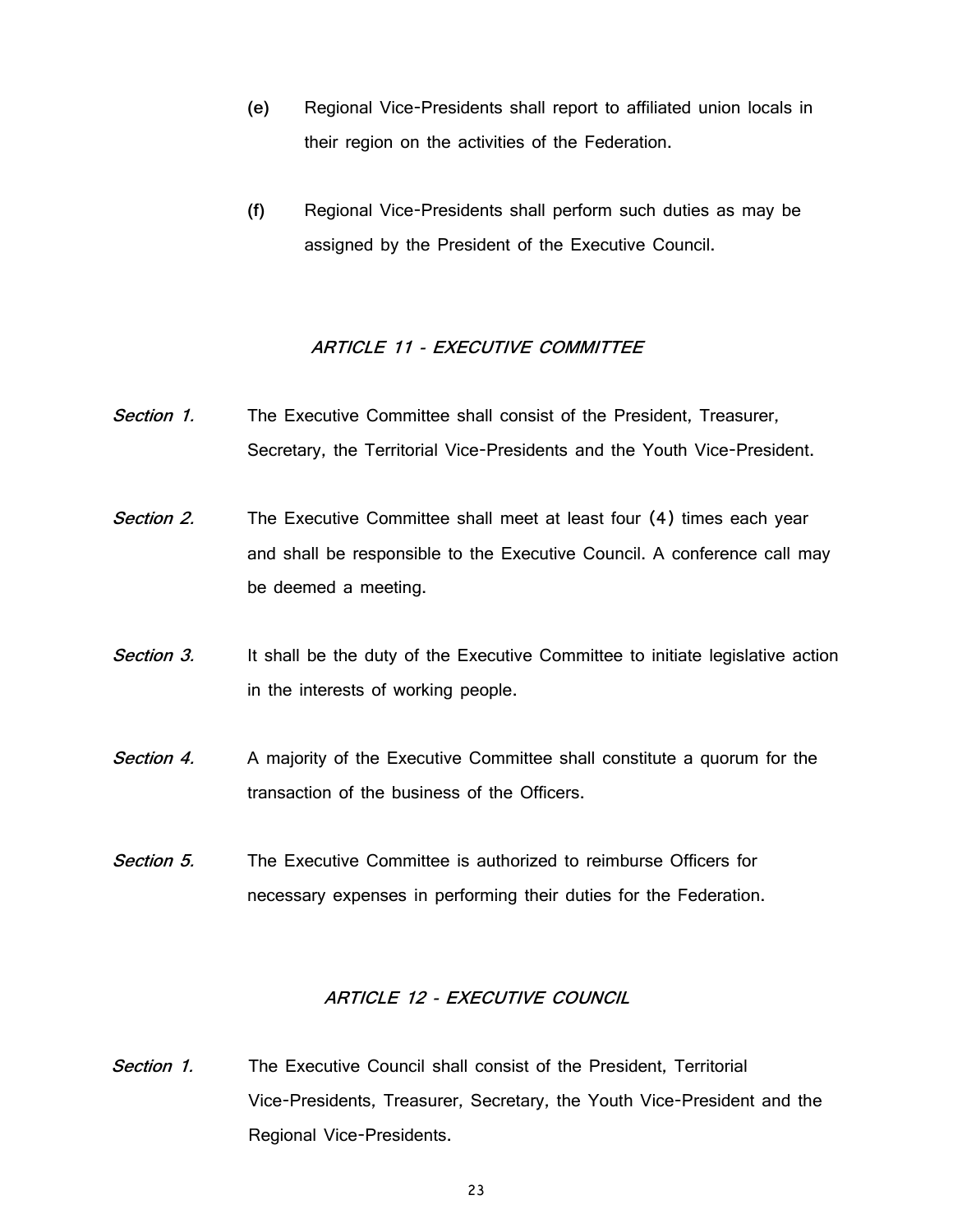- **Section 2.** The Executive Council shall be the governing body of this Federation between Conventions. It shall take such action and render such decisions as may be necessary to carry out fully the decisions and instructions of the Conventions and to enforce the provisions contained in this Constitution.
- **Section 3. (a)** The Executive Council shall meet at least twice a year. Not more than six (6) months shall elapse between meetings. In an emergency situation, a special meeting may be held at the request of a majority of the members of the Executive Council. This special meeting shall be called by the President of the Federation within fifteen (15) days of the request.
	- **(b)** A conference call composed of the Executive Council can be deemed a regular meeting.
- **Section 4.** On behalf of the Executive Council, the President shall present to the Convention a report of the activities of the Federation that have occurred since the previous Convention.
- **Section 5.** The Executive Council shall have the power to conduct an investigation of any situation in which there is reason to believe that any affiliated organization may be dominated, controlled or substantially influenced in the conduct of its affairs by any corrupt influence, or that its policies or activities are contrary to the principles or policies of the Federation. Upon the completion of such an investigation, including a hearing if requested, the Executive shall have the authority to make recommendations to the organizations involved and the Congress. It shall have further authority upon a two-thirds (2/3) vote of the Council, to suspend any organization.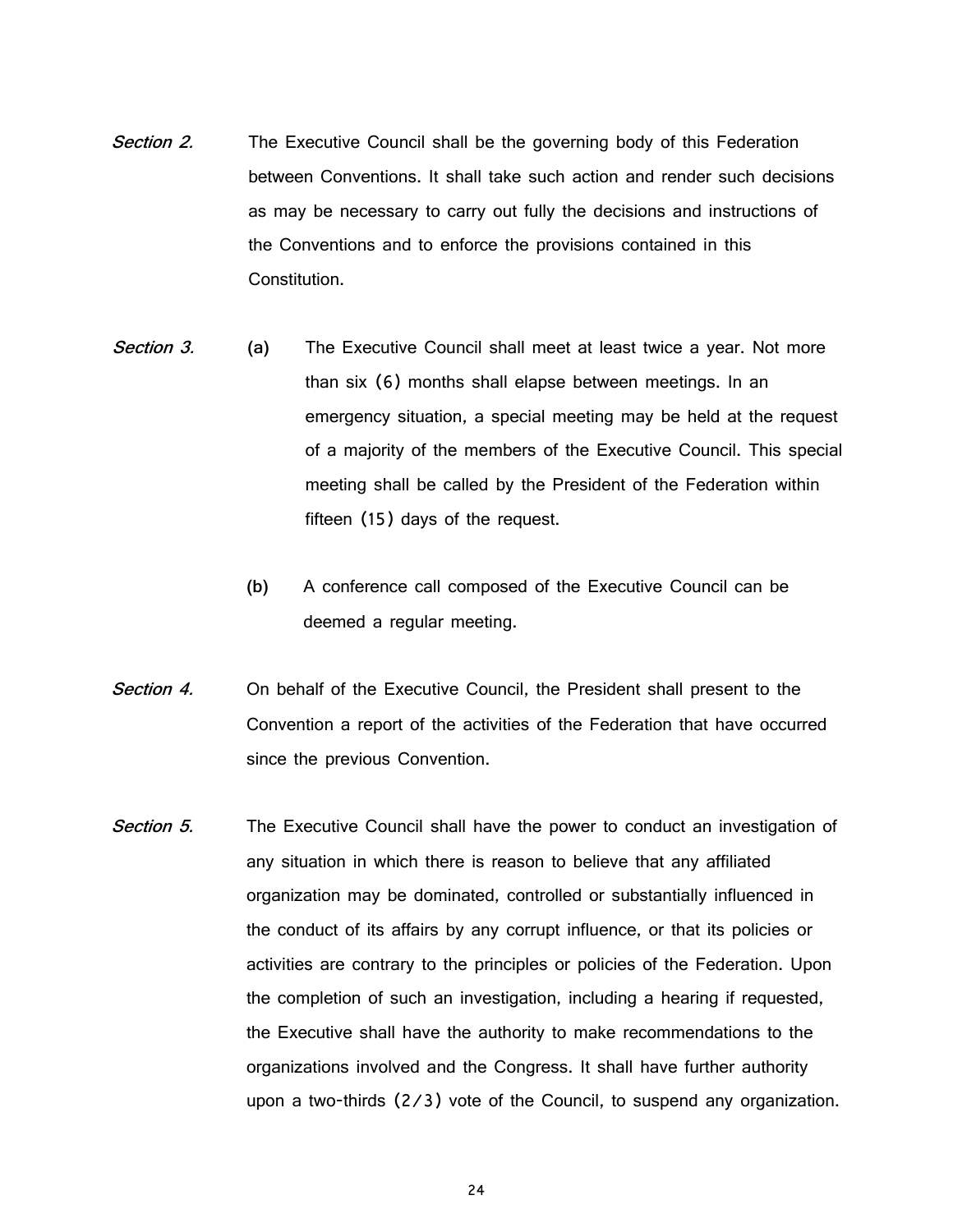Any action of the Executive Council under this Section may be appealed to the Convention.

- **Section 6.** A majority of the members of the Executive Council shall constitute a quorum for the transaction of the business of the Council.
- **Section 7.** The Executive Council is authorized to reimburse members of the Council for necessary expenses in performing their duties for the Federation.
- **Section 8.** The Federation shall not be held responsible for any debts incurred by any of its Officers unless authorized by the President and Treasurer.
- **Section 9.** The Executive Council may, by majority vote, remove from office any Officer of the Federation who is guilty of a misappropriation of funds, in breach of the Constitution, or commits a violation of the Oath of Office. Such decision may be appealed to the Congress within thirty (30) days of the time the Officer(s) so affected receive notification. Should the Executive Council make such a decision immediately prior to a Federation Convention, the appeal may be made directly to the Convention.
- **Section 10.** The Executive Council shall be empowered to pay the operating expenses of the Federation, including, but not limited to, rent, office supplies and other debts incurred as a result of its legitimate activities.
- **Section 11. (a)** The Executive Council shall be empowered to remove from office any Federation Officer who does not perform the duties of office and/or does not respond to Federation correspondence or initiatives and offers no reasonable explanation.
	- **(b)** Such decisions may be appealed to the Congress within thirty (30) days of the time of the Officer(s) so affected receive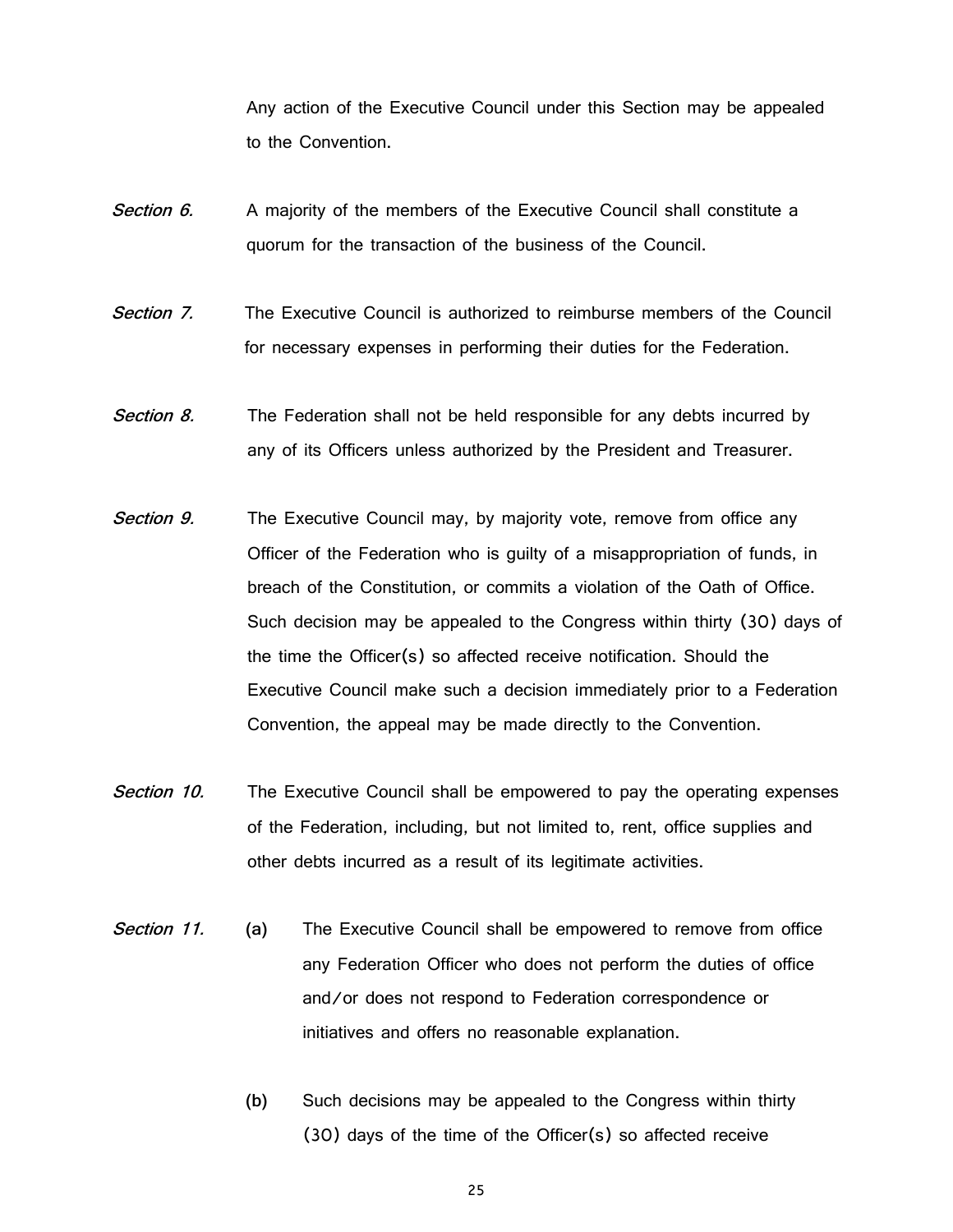notification. Should the Executive Council make such a decision immediately prior to a Federation Convention, the appeal may be made directly to the Convention.

#### **ARTICLE 13 - REVENUE**

- **Section 1.** A per capita tax shall be paid upon the full, paid-up membership of each organization.
- Section 2. Each affiliated local union, branch, lodge, regional or territorial organization shall pay its per capita tax to the Federation monthly.
	- **(a)** The per capita tax for such organizations shall be two-dollars and seventy-five cents (\$2.75) per member per month, to take effect on October 1, 2014.
	- **(b)** Except the affiliates shall pay one dollar and twenty-five cents (\$1.25) per member per month for those members who are part-time workers and who work less than seventy-five (75) hours per month and this increase will take place on October 1, 2014.
- Section 3. Each local labour council shall pay one-hundred and fifty (\$150.00) dollars per year. The per capita tax from labour councils shall be payable in two (2) instalments in advance, on or before the 31st day of December and the 30th day of June each year, and that this increase in the labour councils' per capita tax take effect on January 1, 1998.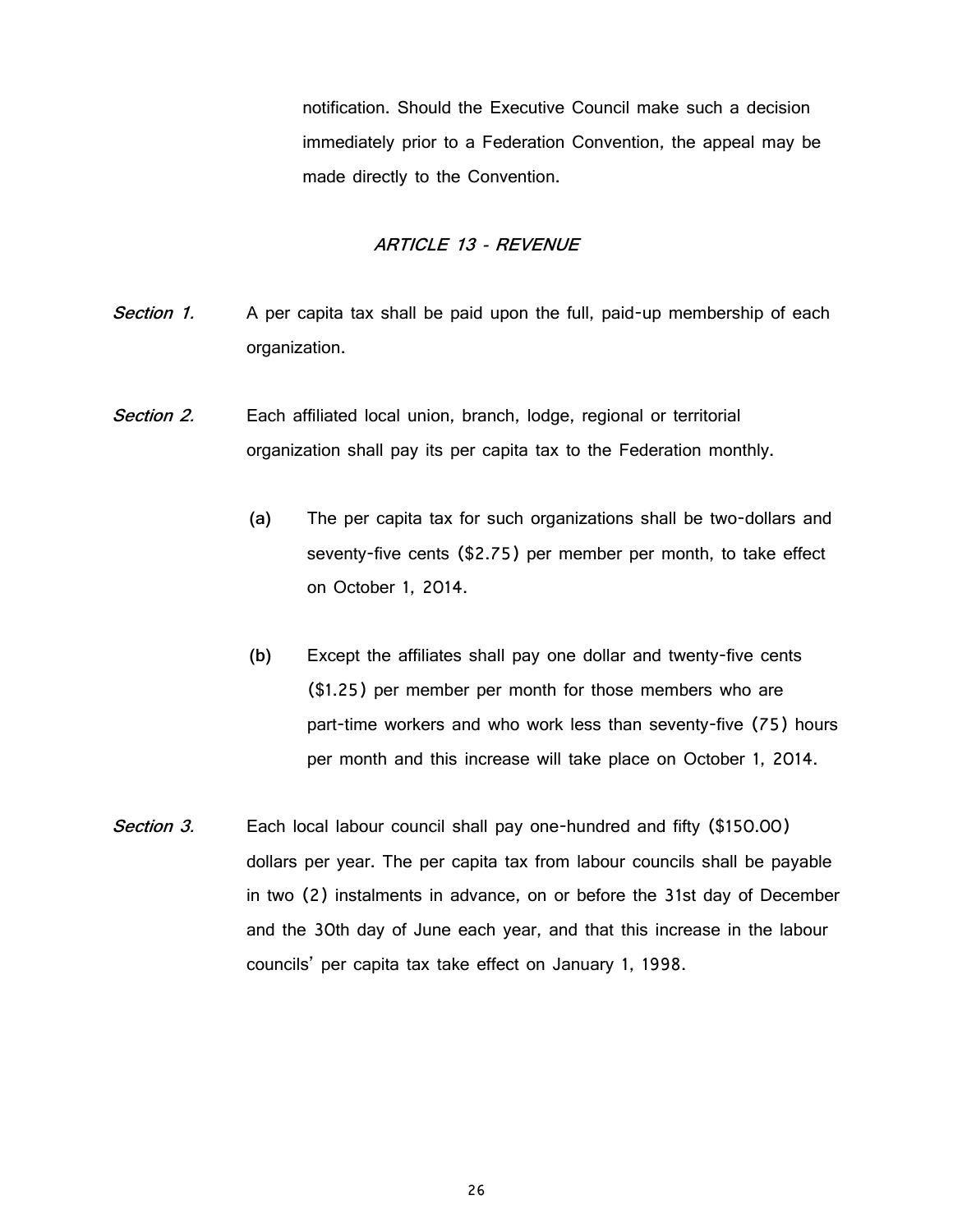**Section 4.** Any organization which does not pay its per capita tax on or before the time specified shall be notified of that fact by the Treasurer of the Federation. Any organization three (3) months in arrears in payment of per capita tax may become suspended from membership in the Federation and can be reinstated only after arrears are paid in full.

#### **ARTICLE 14 - REMUNERATION**

**Section 1.** Any accredited representative performing duties authorized by the Convention or the Executive Council shall be reimbursed for loss of time and actual expenses at the rates outlined in the Federal Treasury Board Directives. Remuneration for loss of time and expenses of the President and Treasurer while attending Conventions shall be borne by the Federation.

#### **ARTICLE 15 - RULES AND REGULATIONS**

**Section 1.** The Federation may adopt such rules and regulations as do not conflict with, nor are inconsistent with the provisions of the Constitution or the policies of the Congress.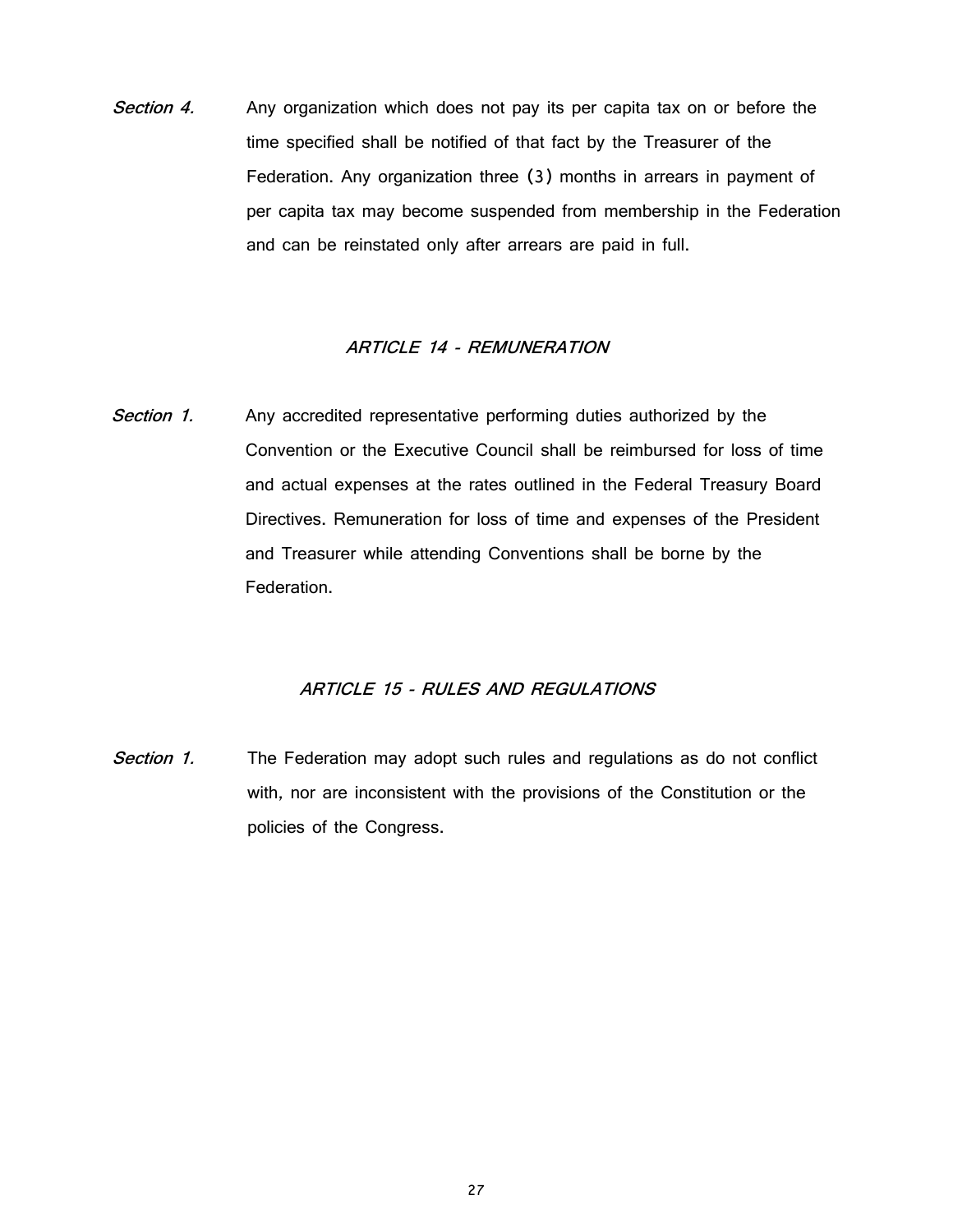#### **ARTICLE 16 - OMBUDSPERSON**

**Section 1.** If a delegate from a local affiliated to the Federation has a complaint or grievance against an Officer of the Federation that cannot be resolved by the procedure presently set forth in this Constitution, the delegate shall have the right to submit a case, with all relevant material and supporting evidence, to the Ombudsperson appointed by the Congress. The Ombudsperson shall, under the authority vested by the Congress, undertake such inquiries, hearings or meetings as is advisable and shall file a report as soon as possible to the parties to the complaint.

#### **ARTICLE 17 - AMENDMENTS**

**Section 1.** Amendments to this Constitution, so long as they do not conflict with the Constitution of the Congress, nor its principles and policies, may be adopted by a two-thirds (2/3) vote of those present in Convention and voting. Any amendment shall only become effective after approval by the Canadian Council of the Congress.